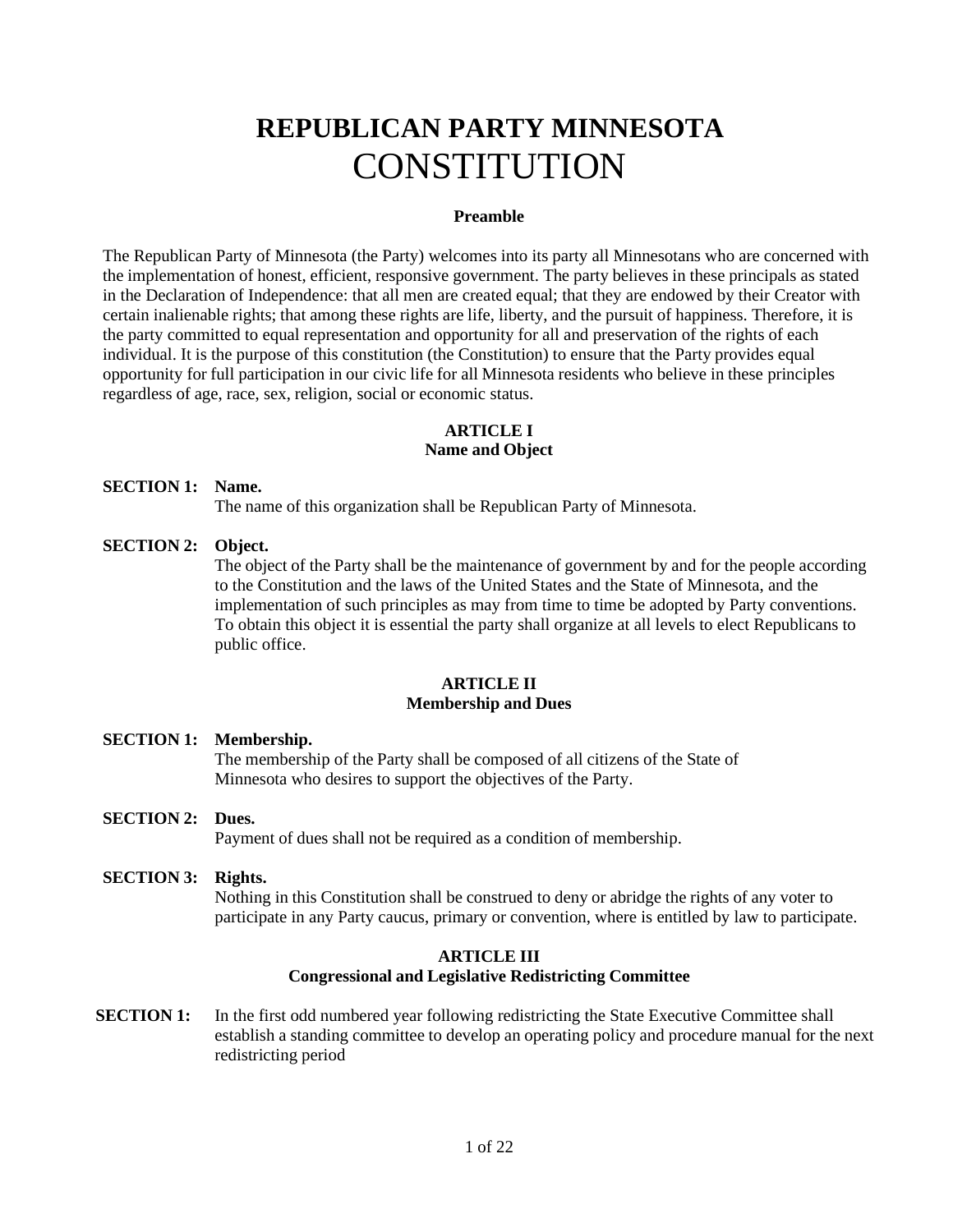- **SECTION 2:** The Redistricting Committee shall consist of a chair and one person from each Congressional District. It is recommended that the appointee have actual Congressional District and/or Basic Political Organizational Unit (BPOU) leadership apportionment experience. The Chair shall appoint the chair of the Redistricting Committee. The Congressional District representative shall be appointed by the Congressional District chair(s), or in the event of a dispute between the chairs regarding appointment, by the Congressional District executive committee.
- **SECTION 3:** The redistricting manual shall be prepared by the Redistricting Committee and submitted to the Executive Committee for approval. The Executive Committee shall submit the redistricting manual to the State Central Committee no later than January 1 of each census year.
- **SECTION 4:** Following the approval of the redistricting manual by the Executive Committee and the State Central Committee, in all cases concerning redistricting in which it is not in conflict with the Constitution and bylaws of the Republican Party of Minnesota, the manual shall govern Congressional and Legislative redistricting matters for the current redistricting process

## **ARTICLE IV Delegation of Power**

## **SECTION 1: Basic Unit.**

The Party shall be organized into BPOUs, i.e., one of the following: County, House District, or Senate District except that in any county containing four or more entire House Districts the county must organize as House or Senate Districts. For BPOUs located within the 5<sup>th</sup> Congressional District (as defined following the 2020 Census), the BPOUs may be organized to contain more than one Senate District, so long as the entirety of each such Senate District is contained within a single Congressional District. This combined BPOU organization may take the place of the Minneapolis City Committee created by Article X, Section 4.

## **SECTION 2: Organization.**

It shall be the responsibility of the BPOU committees to assist all endorsed Republicans seeking public office at least partly within their respective units, to expand the membership of the party within their respective units, and to organize or cause to be organized each ward, precinct, or other voting district in their unit. The form of enrollment shall be prescribed by the State Executive Committee and shall be uniform throughout the state. No qualifications for membership shall be imposed except as provided by this Constitution. Opportunity for enrollment shall be open at all times to all voters who are eligible for membership under Article  $II$ .

## **SECTION 3: Management.**

The management of the affairs of the Party within each basic political organizational unit shall be vested in the BPOU committee, subject to the direction of state and Congressional District authorities as to matters within the scope of their respective functions.

## **SECTION 4: Territorial Realignment.**

A. A county committee of a county containing fewer than four (4) entire House Districts may disband the county organization and reorganize itself along either Senate or House District lines, by adding a portion of an adjoining county or allocating part of the county's territory to another BPOU. A county committee may also realign its territory by adding a portion of an adjoining county and/or allocating part of its territory to another BPOU. The procedure shall be by approval of at least sixty (60%) of the county convention of each of the involved counties, provided that notice of such proposal for reorganization was issued in the call of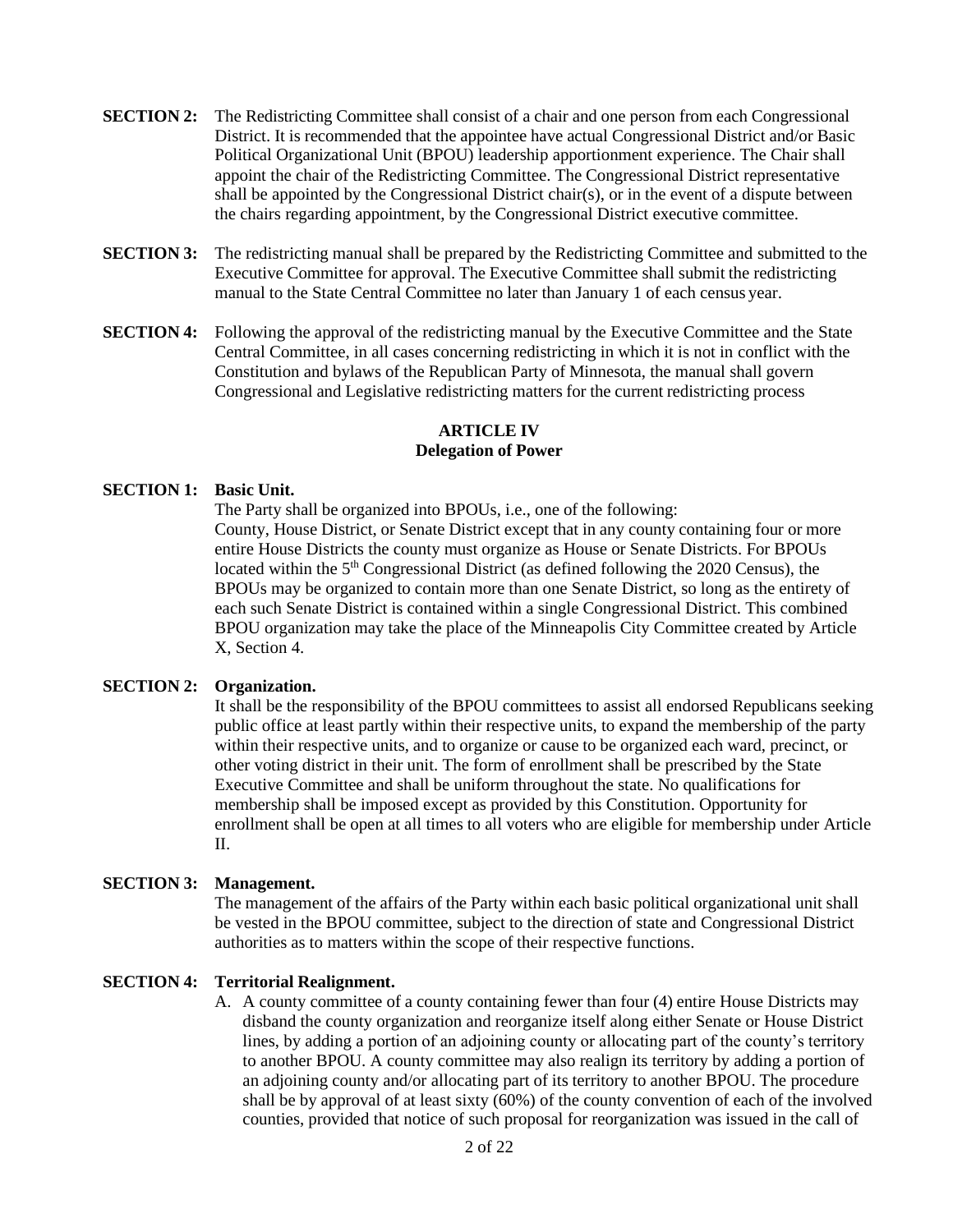the convention. The county convention shall submit its transitional plans including proposed distribution of funds to accomplish such reorganization to the Congressional District and State Executive Committees for their review. The new organizationshall have all of the rights and responsibilities of a BPOU. Such reorganization shall continue until the next state-wide redistricting or until the county form of organization is restored by a convention of the precinct Delegates within the original county lines called by authority of the Republican Party of Minnesota State Executive Committee or any Republican Party of Minnesota state convention. No BPOU that is organized as a County BPOU can be forces to reorganize as a House District or Senate District.

B. If a Senate District or House District crosses county lines, it shall be able to separate from any County BPOU Organization to form a new BPOU with approval of at least sixty percent (60%) of the seated precinct Delegates contained within the mentioned Senate or House District and within the county, at the yearly county convention. This intention must be submitted in writing to the county BPOU organization at least twenty (20) days prior to the county convention date. The county BPOU organization must place this notice of such proposal for reorganization in the call of the convention. The precinct Delegates wishing to secede shall submit its transitional plans including proposed distribution of funds to accomplish such reorganization to the Congressional District and State Executive Committees for their review prior to the county convention. The new organization shall have all of the rights and responsibilities of a BPOU. Such reorganization shall continue until the next state-wide redistricting or until the county form of organization is restored by a convention of the precinct Delegates within the original county lines called by authority of the State Party Executive Committee or any Republican Party of Minnesota State Convention.

## **ARTICLE V Conventions and Endorsements - General Provisions**

## **SECTION 1: Business and Call.**

- A. Conventions shall transact such business as is specified in the call of the convention and may transact such other business as a majority of the convention may determine, subject to the provisions of Article VIII, Section 2 of this constitution.
- B. The call for a Convention shall be issued at least ten (10) days prior to the convention, except that for an endorsing convention for a special election or for a post-primary endorsing convention, the call shall be issued at least five (5) days prior to the convention. Convention calls and reports required to be mailed prior to a convention may be issued electronically by email.

## **SECTION 2: Registration.**

- A. Notwithstanding Article II, Sections 2 and 3, registration fees may be assessed Delegates and Alternates attending a convention.
- B. Once a Delegate or a seated Alternate has registered for the convention, they remain part of the voting strength of the convention even if they leave the convention prior to the convention's official adjournment.
- C. A convention may close registration of Delegates and Alternates only if the convention call states the time at which registration will close. If the call states a registration closing time the convention may permit a later closing time for registration or may require the convention to remain open regardless of the language in the call.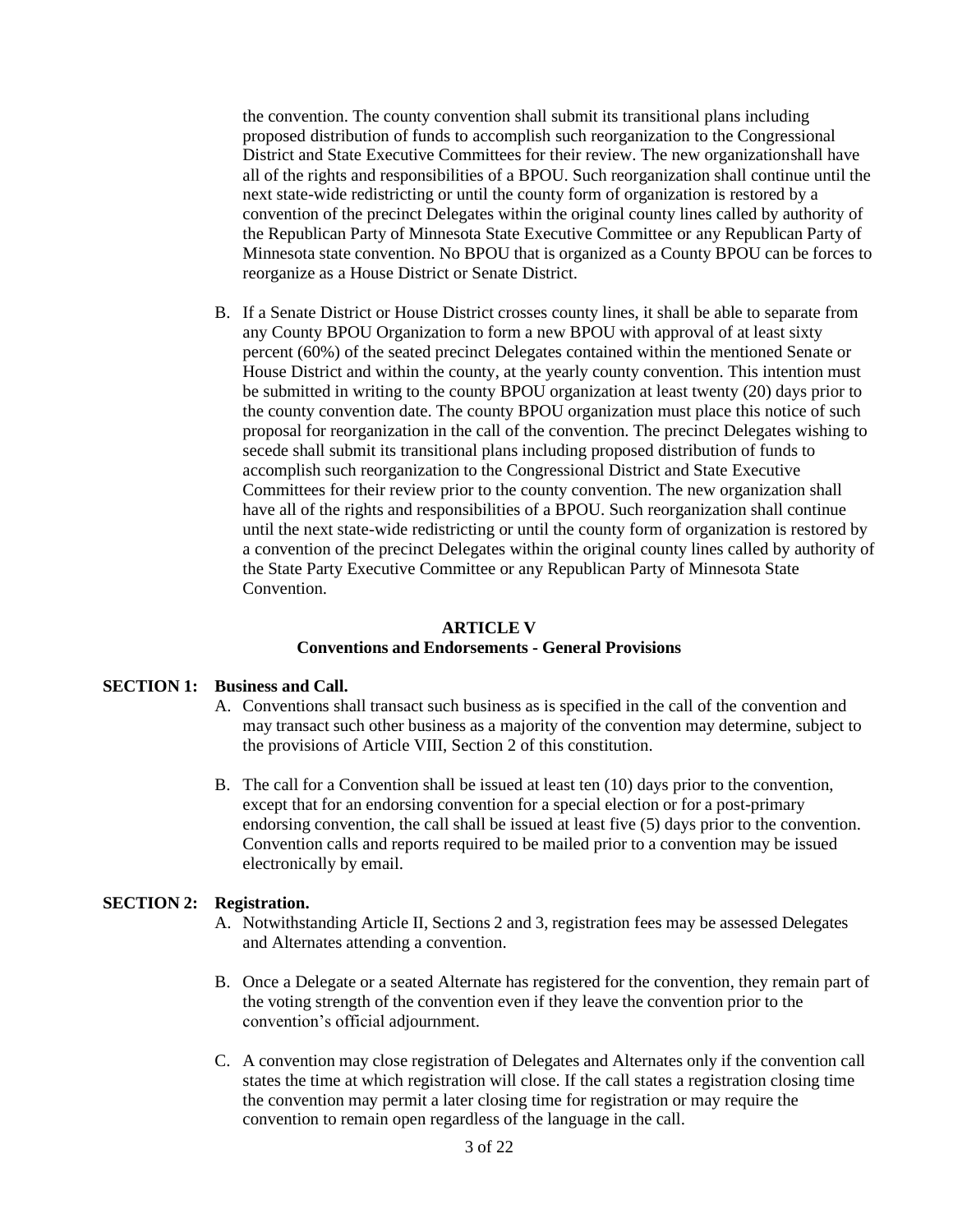## **SECTION 3: Endorsements.**

## **A. General Rules.**

1. It shall first be determined by a majority vote whether endorsement shall be considered for an office.

Voting on a candidate for endorsement for an office shall be by secret ballot, either electronically or by paper ballot, as per the rules of the convention. The convention or committee may decide by a two-thirds (2/3) vote to endorse by a rising vote for any office for which there is only one (1) candidate.

- 2. Votes may be cast for any person who by law is eligible for election to the office under consideration and who is eligible under this Constitution to seek the endorsement. Ballots may also be cast stating 'no preference' or 'undecided', indicating no endorsement. Blank ballots or abstentions, unintelligible ballots, or ballots cast for an ineligible person, or a fictional character shall not be included in determining the sixty percent (60%) vote needed for endorsement. No preprinted ballot shall be allowed unless an option for 'no preference', 'undecided' or 'no endorsement' is included.
- 3. A motion of no endorsement may be adopted by a majority vote. The rules of a convention may limit how often or when such a motion may be made. However, on any round of voting for endorsement, a motion of no endorsement shall be considered adopted if a majority of the ballots (excluding blanks) or a majority of the votes on a voice vote (excluding abstentions) is for 'no', 'none' or 'no endorsement'.
- 4. Excepting the 60% requirement in this Article, BPOU or Congressional District constitutions may establish different rules of endorsement for conventions relating to legislative districts or other areas entirely within the respective BPOU or Congressional District.
- 5. An endorsement may carry with it the commitment of party resources, finances and volunteers only when made at a convention that is representative of the entire electorate for the office. In the case of a proposal for endorsement of a candidate whose constituency is not coterminous with the territory of the convention, only those Delegates residing within such constituency shall vote upon the proposal. An endorsement for public office at a convention below the level of the one that is representative of the entire electorate for the office shall be no more than an expression of the sentiment of the convention.

## B. **Pre-Primary Endorsement**.

- 1. If the public office sought by the candidate is legally partisan, the candidate must agree prior to being considered for pre-primary endorsement to seek the office as a Republican if they receive the endorsement.
- 2. Any candidate for any elective public office may be granted pre-primary endorsement by any state, Congressional District, BPOU or other authorized convention if they receive a sixty percent (60%) vote of the convention and if the sixty percent (60%) is greater than or equal to at least a majority of the registered Delegates and seated Alternates as established by the last report of the credentials committee preceding such vote.
- 3. Only one candidate may be endorsed per seat for a particular office.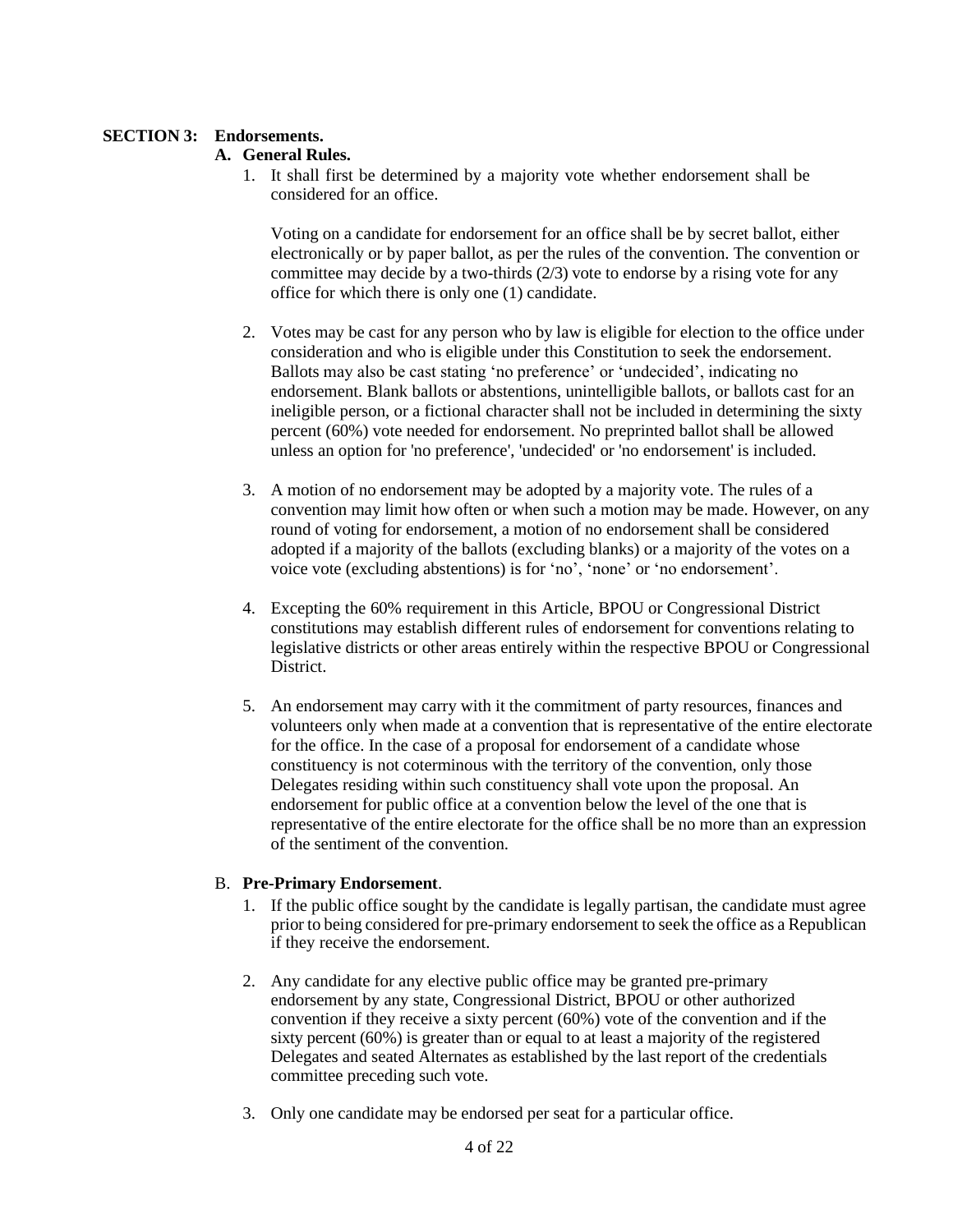4. When more than one candidate is nominated for endorsement for an office, none of the candidates for that office shall be voted upon separately.

#### **C. Rules for Minnesota Supreme Court and Minnesota Court of Appeals Endorsements.**

- 1. As to candidates for judicial office, the Party shall at its state convention consider whether to endorse candidates for the Minnesota Supreme Court and the Minnesota Court of Appeals. The nominations committee shall report whether any candidate for endorsement has met the requirements of Article VI, Sec. 3.
- 2. After the report of the nominations committee, the State convention shall proceed to the vote on whether endorsement should be considered. The convention may only vote to endorse a candidate who has first satisfied the requirements of Article VI, Sec. 3.
- 3. If the state convention votes affirmative on consideration of endorsement, the Delegates shall vote on endorsement of a person for that particular office of the Minnesota Supreme Court and the Minnesota Court of Appeals. Endorsement may be conferred upon any person who by law is eligible for election to the office and who is eligible under this Constitution to seek endorsement, even if such candidate has not sought endorsement by the Party or has communicated that such candidate does not desire and/or will not use Party endorsement.
- 4. Except where they conflict with the special rules stated in this paragraph, the provisions of Article V, Section 3, A. and B. apply to endorsing candidates for the Minnesota Supreme Court and the Minnesota Court of Appeals.

#### **D. Endorsement By State Central Committee.**

If a primary election for any Minnesota statewide office or for United States Senator results in the selection of a nominee other than the Republican-endorsed candidate, a meeting of the State Central Committee shall be called by the Chair or by the State Executive Committee within five (5) days after the certification of the primary election results by the State Canvassing Board. The purpose of this meeting shall be to consider a post primary endorsement of the nominee(s) winning the primary election. Such a meeting may also consider post primary endorsement of a Republican nominee for any other statewide office or United States Senator for which no pre-primary endorsement was made. The Chair or the State Executive Committee may call a meeting of the State Central Committee at any time after the State Convention to consider Republican endorsement by the State Central Committee of any candidate for statewide office or for United States Senator, if (1) the State Convention did not endorse any candidate for that office and such candidate's candidacy for that office had not been announced prior to the State Convention *or* (2) the endorsedcandidate dies, withdraws, or is otherwise ineligible for election to the office sought. Any endorsement by the StateCentral Committee shall require a sixty percent (60%) vote of the registered Delegates (including seated Alternates) at such State Central Committee meeting and such vote shall be greater than or equal to at least a majority of the registered Delegates and seated Alternates at such meeting as established by the last report of the credentials committee preceding such vote.

#### **E. Vacancies In Nominations.**

In the event of the death or withdrawal of an endorsed nominee for statewide office prior to the primary, or in the event of the death or withdrawal of a candidate after the primary, but twenty-one (21) days prior to the general election, the State Central Committee shall consider the endorsement of a substitute nominee or candidate. The call for the meeting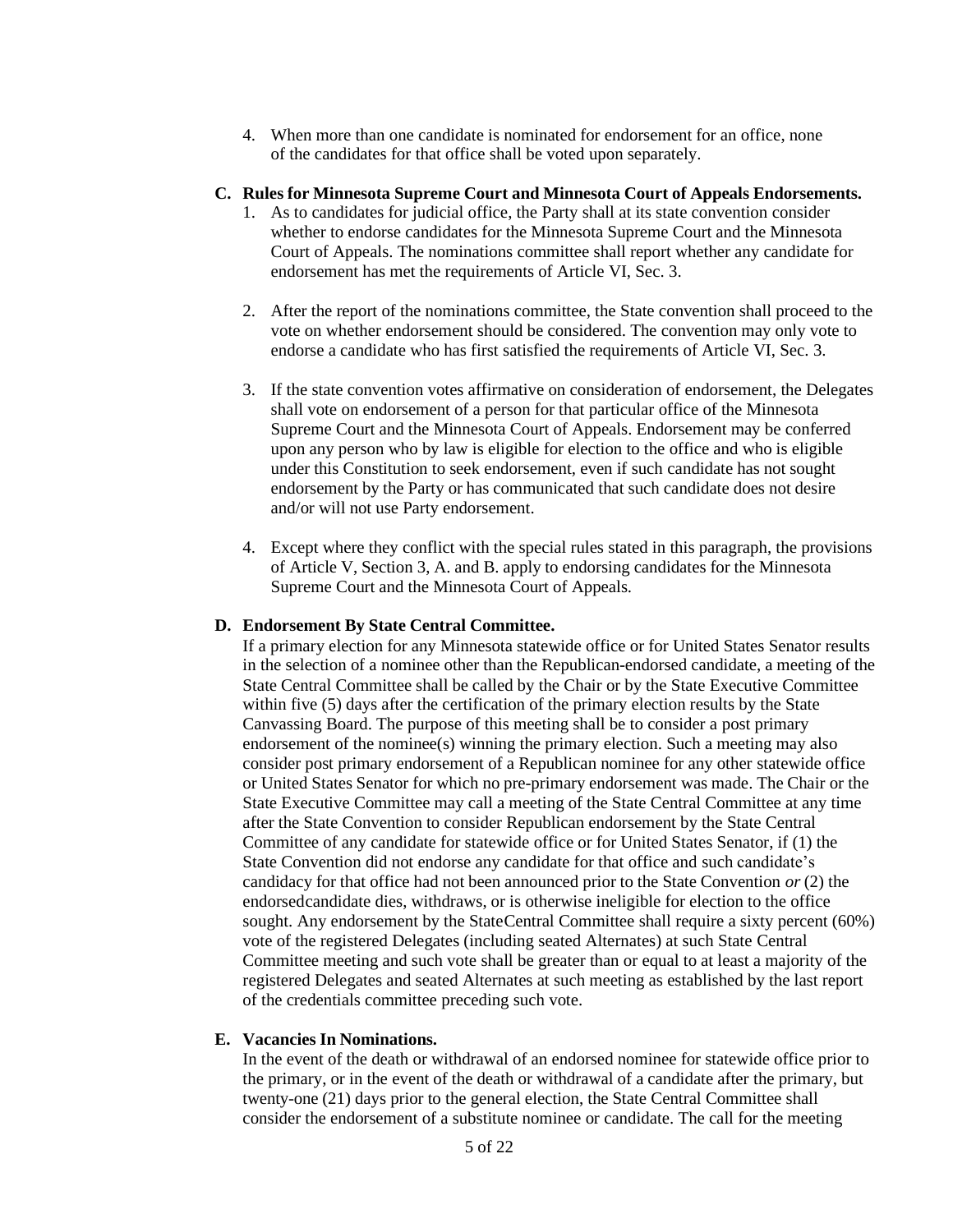shall be issued at least five days prior to the scheduled meeting. In the event the candidate withdraws or dies less than twenty-one (21) days prior to the general election, the State Executive Committee shall consider endorsement of a substitute candidate. Any endorsement by the State Central Committee shall require a sixty percent (60%) vote of the committee and such vote shall be greater than or equal to at least a majority of the registered Delegates and seated Alternates as established by the last report of the credentials committee preceding such vote. Any endorsement by the State Executive Committee shall require a sixty percent (60%) vote of the committee and such vote must be greater than or equal to at least a majority of the members of the committee.

#### **F. Legislative District Endorsing Conventions.**

- 1. A legislative district endorsing convention wholly within a given BPOU may be held subject to the provisions of said BPOU constitution and/or bylaws, provided said provisions are not in conflict with state statutes or the Party Constitution.
- 2. Where a legislative district crosses BPOU lines, but lies wholly within a Congressional District, the Congressional District Executive Committee may issue the call for an endorsing convention and appoint the convener.
- 3. Where a legislative district crosses BPOU and Congressional District lines, the State Executive Committee may issue the call for an endorsing convention and appoint the convener.
- 4. In the event that a majority of the precinct chairs from a legislative district which crosses BPOU, or Congressional District lines should sign a petition requesting an endorsing convention and specifying the convener, the chair(s) of the Congressional District or Chair, on behalf of the respective executive committee which has jurisdiction as specified in Section 3. F. 2. or 3. F. 3. of this Article, shall issue thecall for such convention.
- 5. In the event that all of the BPOU committees from a legislative district that crosses BPOU, or Congressional District lines should request an endorsing convention, then the chairs of the respective BPOUs on behalf of their committees may issue a joint call for such an endorsing convention and appoint the convener.
- 6. Eligible voters at legislative district endorsing conventions shall be the Delegates or their Alternates who reside within the legislative district and who were duly elected at the most recent Party precinct caucus.
- 7. Should the Delegates and Alternates qualified to vote at a legislative district convention not all be elected based on the same ratio of the Republican vote count, then those Delegates and Alternates elected based on the highest ratio of the vote count shall be counted as one (1) vote and those Delegates and Alternates elected on a lesser ratio of the vote count shall have the percentage of one (1) vote based on their percentage of the highest elected ratio of the vote count.

## G. **County and County District Endorsing Conventions.**

- 1. For a county containing four or more entire House Districts a county convention may be held solely for the purpose of endorsement for county offices elected on a countywide basis. A county district convention may be held solely for the purpose of endorsements for county offices such as County Commissioner if elected by districts.
- 2. If a county or county district office lies wholly within a BPOU, a county convention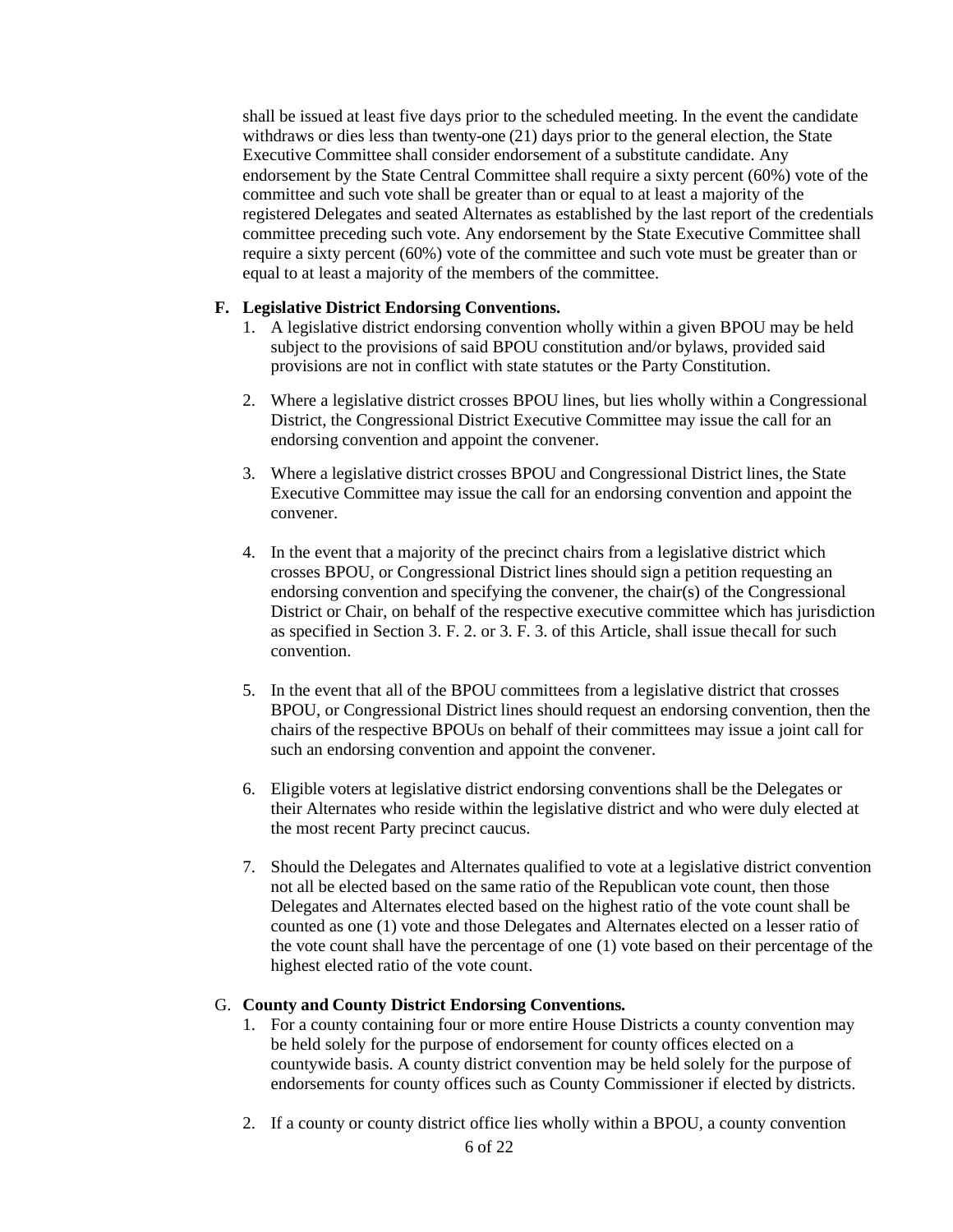shall be called bythe BPOU committee.

- 3. If a county or county district office crosses BPOU lines but lies wholly within a Congressional District the convention may be called by the Congressional District Executive Committee unless otherwise provided for in the Congressional District constitution.
- 4. If a county office crosses BPOU and Congressional District lines, the convention may be called by the State Executive Committee.
- 5. Should a county or county district consist of more than one (1) BPOU, a request for a county convention must be submitted by the committees of a majority of the BPOUs to:
	- a) Congressional District Executive Committee, unless otherwise provided for in the Congressional District constitution, if a county lies wholly within a Congressional District; or
	- b) State Executive Committee, if the county office crosses Congressional District lines.
- 6. In the event that all of the BPOU committees from a county or county district office that crosses BPOU, or Congressional District lines should request an endorsing convention, then the chairs of the respective BPOUs on behalf of their committees may issue a joint call for such an endorsing convention and appoint the convener.
- 7. Eligible voters at a county or county district convention shall consist of those Delegates and Alternates who reside within a county or county district and who were duly elected at the most recent Republican Party precinct caucus held within the county or county district.
- 8. Should the Delegates and Alternates qualified to vote at the county or county district convention not all be elected based on the same ratio of the Republican vote count, then those Delegates and Alternates elected based on the highest ratio of the vote count shall be counted as one (1) vote and those Delegates and Alternates elected on a lesser ratio of the vote count shall have the percentage of one (1) vote based on their percentage of the highest elected ratio of the vote count.
- 9. For Hennepin County the Hennepin County subcommittee shall allocate the number of Delegates and Alternates for a county or county district convention based on the Republican Party vote in the last general election for President or Governor. For Ramsey County the Congressional District committee shall allocate the number of Delegates and Alternates for a county or county district convention based on the Republican Party vote in the last general election for President or Governor.

## **H. City, Ward, Township, School Board, and Judicial District Endorsing Conventions.**

- 1. For cities, townships, and judicial districts not included in Article X, Section 4, a city, ward, township, school board, or judicial endorsing convention may be held for the purpose of endorsing candidates for city offices, township offices, school board, and judicial office and the provisions in Article V, Section 3, I., 1- 9 shall only apply to such cities, townships and school districts.
- 2. An endorsing convention for such a city, ward, township or school district wholly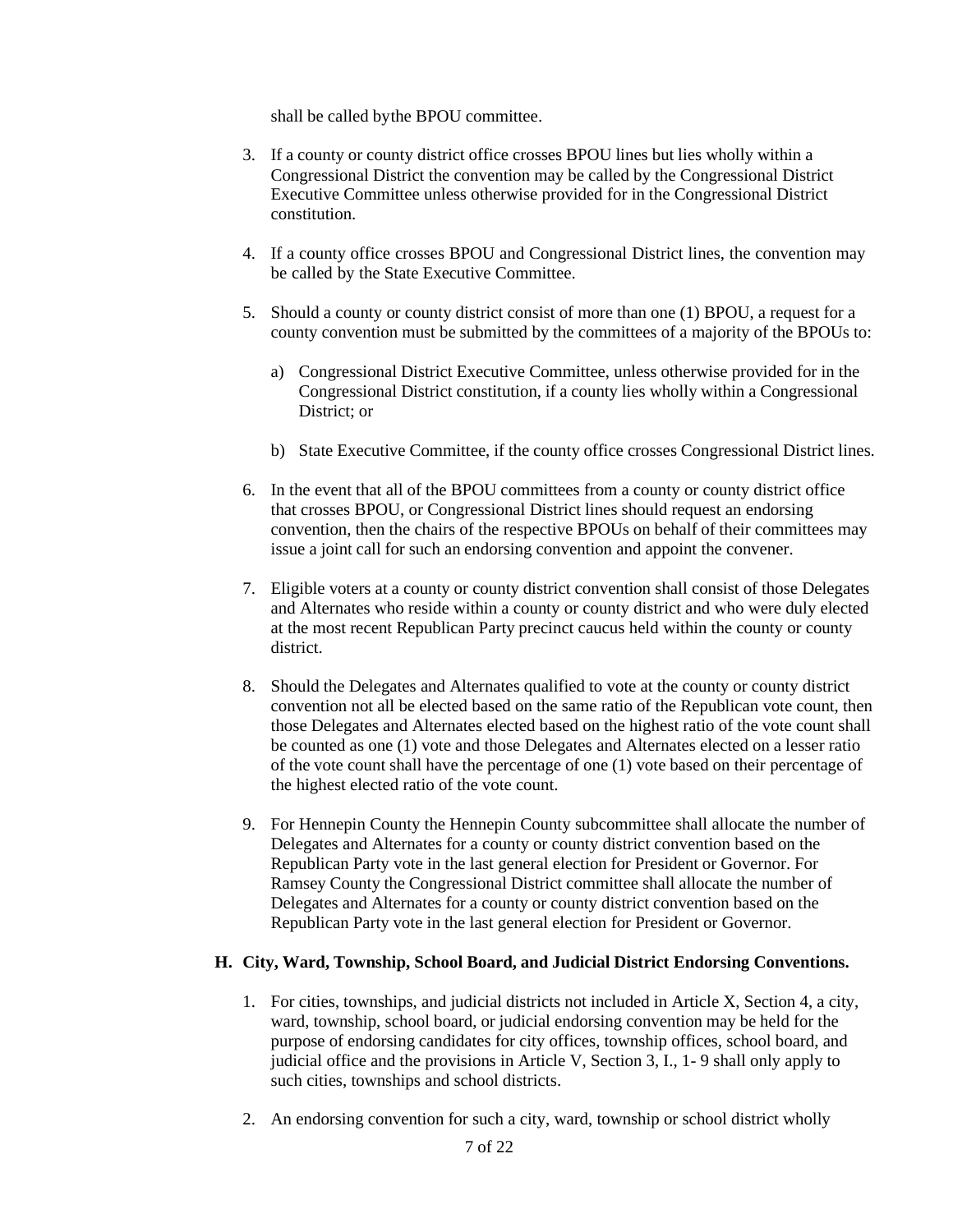within a given BPOU may be held subject to the provisions of said BPOU constitution and/or bylaws, provided said provisions are not in conflict with state statutes or the Party State Constitution.

- 3. An endorsing convention for such a city, ward, township, school district, or judicial district wholly within a given Congressional District may be held subject to the provisions of said Congressional District constitution and/or bylaws, provided said provisions are not in conflict with state statutes or the Party State Constitution.
- 4. Where such a city, ward, township, school district, or judicial district crosses BPOU lines, but lies wholly within a Congressional District, the Congressional District Executive Committee may issue the call for an endorsing convention and appoint the convener.
- 5. Where such a city, ward, township, school district, or judicial district crosses BPOUand Congressional District lines, the State Executive Committee may issue the call for an endorsing convention and appoint the convener.
- 6. In the event that a majority of the precinct chairs from such a city, ward, township, school district, or judicial district which crosses BPOU or Congressional District lines should sign a petition requesting an endorsing convention and specifying the convener, the chair(s) of the Congressional District or Chair, on behalf of the respective executive committee which has jurisdiction as specified in Section 3. I. 4. or 3. I. 5. of this Article, shall issue the call for such convention.
- 7. In the event that all of the BPOU committees from such a city, ward, township, school district, or judicial district that crosses BPOU or Congressional District lines should request an endorsing convention, then the chairs of the respective BPOUs on behalf of their committees may issue a joint call for such an endorsing convention and appoint the convener.
- 8. Eligible voters at such city, ward, township, school district, or judicial district endorsing conventions shall be the Delegates or their Alternates who reside within the city, ward, township or school district and who were duly elected at the most recent Republican Party of Minnesota precinct caucus held within the political boundaries of the legislative district.
- 9. Should the Delegates and Alternates qualified to vote at such a city, ward, township, school, or judicial district convention not all be elected based on the same ratio of the Republican vote count, then those Delegates and Alternates elected based on the highest ratio of the vote count shall be counted as one (1) vote and those Delegates and Alternates elected on a lesser ratio of the vote count shall have the percentage of one (1) vote based on their percentage of the highest elected ratio of the vote count.

## **I. Recommended Status**

- 1. Any candidate for any non-partisan elective public office may be recommended for office, provided that the following conditions are met:
	- a) The candidate shall be vetted by a process approved by the BPOUs or CDs that lie partially or wholly within the district represented by the office being sought and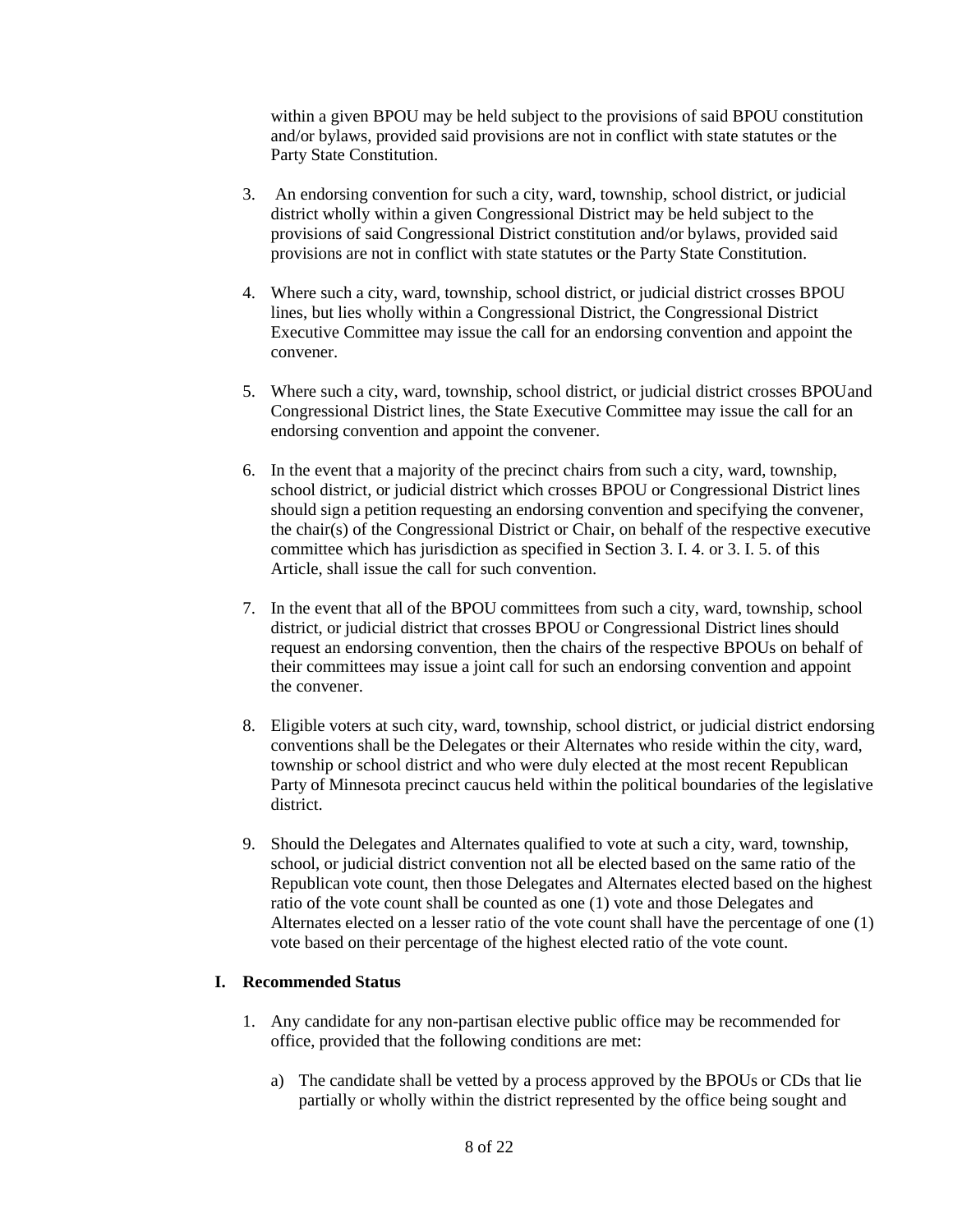- b) The candidate shall receive a sixty percent (60% ) vote of approval from the executive committees of a majority of the BPOUs or CDs in the applicable jurisdiction.
- 2. An endorsement supersedes a recommendation for any given position.
- 3. A BPOU or CD could choose to recommend multiple candidates for a local position or could choose not to recommend at all.
- 4. Support for candidates that have been recommended, according to the procedure in this section, shall include the following:
	- a) Access to voter information held by the Party, but limited to voters in the district represented by the office being sought, and
	- b) Any other resources available to the Party.

#### **SECTION 4: Seating of Alternates.**

Once the temporary organization has been established, the first order of business of a state or Congressional District convention shall be the seating of Alternates. The permanent voting roll of the convention shall be composed of the Delegates of each BPOU who actually are present, and inthe absence of any Delegate to the convention, an Alternate shall be seated in their stead during their absence according to the procedure established by the constitution or bylaws of the BPOU.When a Delegate returns to the floor of the convention, he or she will be seated immediately.

#### **SECTION 5: Election and Terms of Delegates.**

- A. All state, Congressional District, BPOU, and Delegates and Alternates shall be elected in general election years and shall hold office for a term of two (2) years or until their successors are elected, or upon adoption in their respective BPOU constitution, they may elect Delegates and Alternates to the Congressional District and state conventions annually in the same manner as provided in the general election year, and these Delegates and Alternates elected under this option shall hold office for a term of one (1) year, or until their successors are duly elected.
- B. All affiliate Delegates and Alternates shall serve a two (2) year term or until their successors are elected. An affiliate Delegate or Alternate may not be a regular party Delegate or Alternate to the same convention. Affiliate Delegates and Alternates to Congressional District conventions must reside in the Congressional District and must be elected by the affiliate members who reside in the Congressional District and will be legally qualified voters in the next general election.
- C. In compliance with the rules of the Republican National Convention, no Delegate or Alternatemay be an automatic Delegate or Alternate. Each Delegate or Alternate must be elected by their respective convention. Delegates and Alternates to the Republican National Convention may be bound to cast their vote for a particular candidate. The State executive committee will have the authority to create binding rules for the state and congressional districts. The rules will be in accordance with rules promulgated by the Republican National Committee.

#### **SECTION 6: Vacancies.**

At all levels within the Party a vacancy shall occur in a Delegates position upon their death,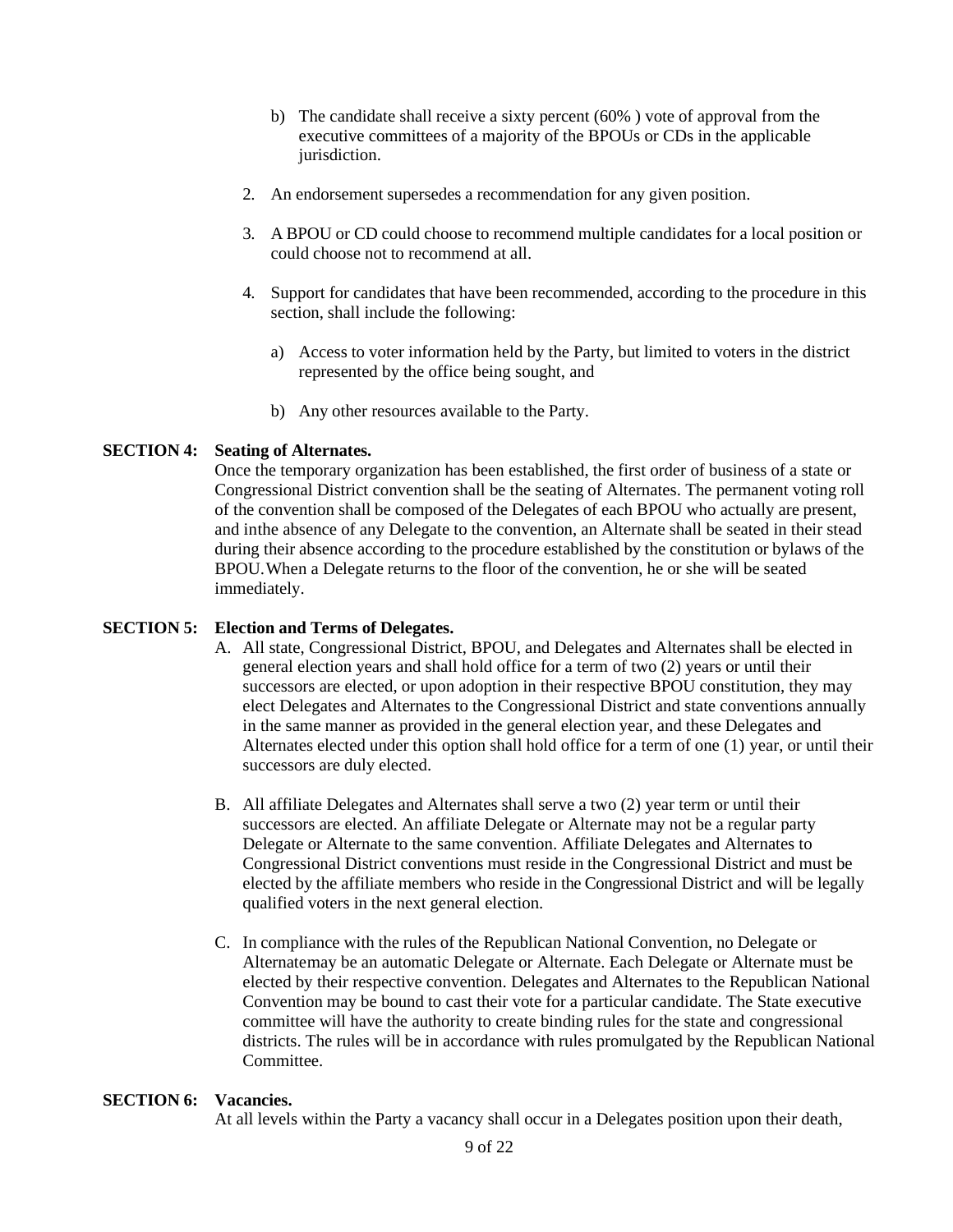resignation or removal from the geographical area from which they were elected, or upon the failure of the body having the power of election to fill such position, if no duly elected Alternate is available to fill the vacancy. Vacancies shall be filled in the same manner as the original Delegate or Alternate was elected.

**SECTION 7:** Nothing in this Article is intended to affect the right of the convention to authorize, by rule, the Delegates present to vote the entire voting strength of the BPOU.

## **ARTICLE VI State Convention**

#### **SECTION 1: Composition.**

State conventions shall be composed of the following:

- A. Delegates from various BPOUs of the state who are elected at their conventions. The number of Delegates from the various BPOUs shall be apportioned among the BPOUs upon such basis as the State Executive Committee or the State Central Committee may determine, provided that the basis of apportionment shall be uniform throughout the state, and shall be based upon the vote for the Republican candidate for Governor in the last preceding statewide general election; or, if such election were a presidential election, the vote cast for the Republican candidate for President. If the number of Delegates apportioned to a BPOU is less than two (2), the total number of Delegates shall be increased to a minimum of two (2) Delegates for each BPOU.
- B. Subject to Article V, Section 5, B., two (2) Delegates and two (2) Alternates elected by each of the statewide Republican Party affiliate organizations as listed in the party bylaws, provided that the affiliate has at least twenty-five (25) eligible members.

## **SECTION 2: Committees.**

State convention committees consisting of a platform committee, a rules committee, a credentials committee, a nominating committee and such other state convention committees as may be necessary or desirable shall be organized. Members in each committee shall be appointed as follows:

- A. An equal number of members from each Congressional District to be appointed by the district chair(s) of the respective Congressional District.
- B. Members at large to be appointed by the Chair, the number of which is not to exceed fifteen percent 15% of the total membership of any committee.
- C. A chair to be appointed by the Chair.

## **SECTION 3: Nominations Committee.**

- A. To be eligible to be considered for endorsement or election, candidates for statewide endorsement and candidates for National Delegate or Alternate must meet all legal requirements and submit nominations petitions to the Nominating Committee containing the printed names and signatures of a minimum of two percent (2%) of the State Convention Delegates.
- B. The Nominations Committee shall report to the convention those candidates who have met the petition, and legal requirements at Section 3A and whether the Nominations Committee deems the candidates to be qualified, qualified with reservations or unqualified to receive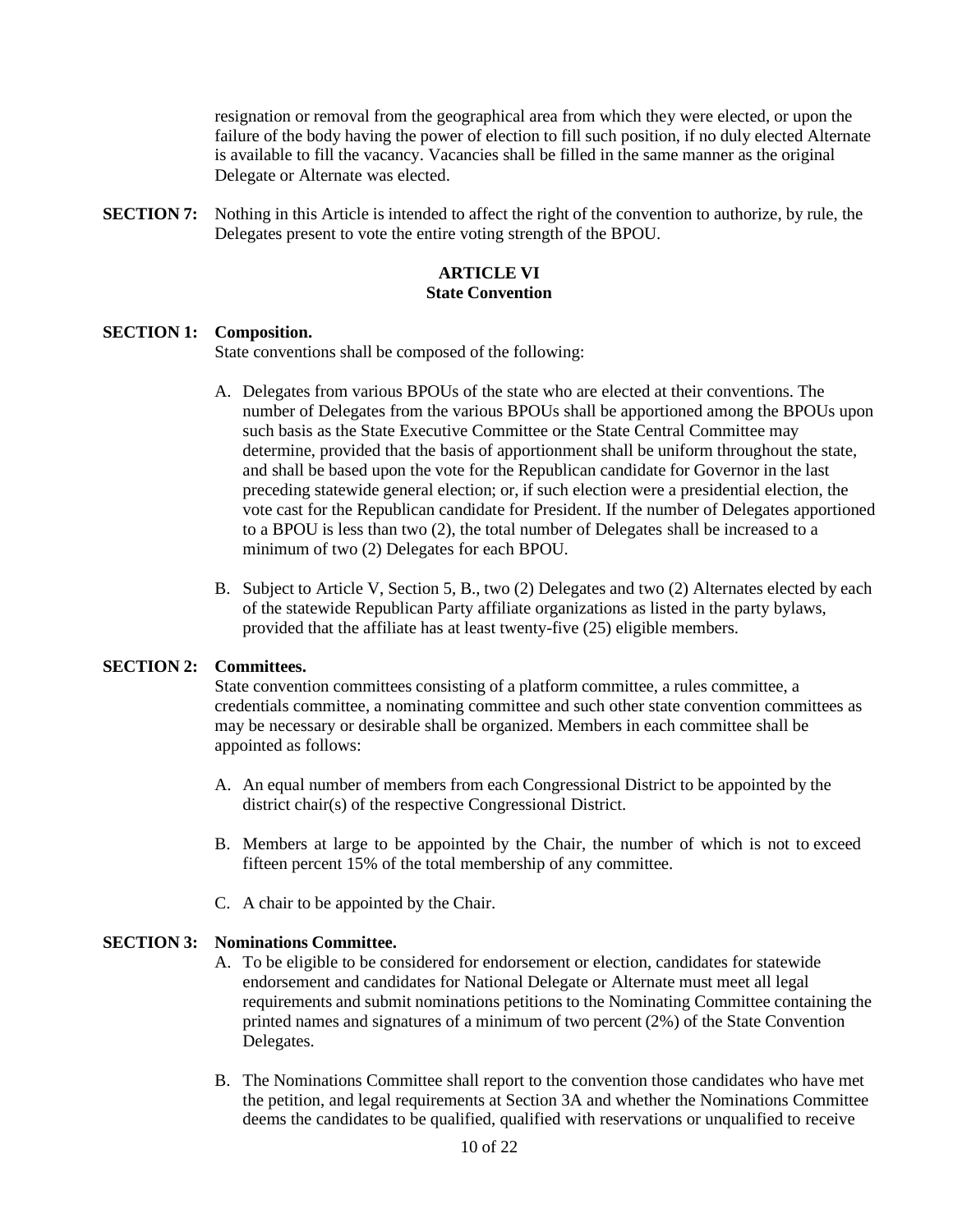endorsement or be elected.

#### **SECTION 4: Rules Committee.**

The Rules Committee report shall be emailed and available on the Party website at least seven (7) days in advance of the convention.

## **SECTION 5: Platform Committee.**

- A. The function of the platform committee shall be to maintain a Permanent Platform of core beliefs for the Party based upon the platform adopted at the previous regular Republican State Convention. The permanent platform may only be amended as provided in this Constitution and the rules of the State Convention. The committee will be responsible for performing the work described in subsection C. below.
- B. The platform committee shall meet in even numbered years at the call of its chair or the Chair. The final committee report shall be presented to the state party chair and be available on the website and emailed to convention Delegates and Alternates at least seven (7) days prior to the State Convention. The committee shall then present the final committee report to the State Convention to be voted on in the manner prescribed by this constitution and the rules of the convention.
- C. In even numbered years the platform committee shall review the permanent platform and all of the resolutions passed at Congressional District conventions for Congressional Districts that have a representative on the platform committee and any additional resolutions brought to the committee in the manner prescribed by the state convention rules. The Committee has discretion to make recommendations to the state convention to limit the sizeof the platform including a recommendation to designate resolutions of the platform for sunsetting. The committee shall determine which resolutions are new resolutions (i.e., address issues that are not addressed in the current permanent platform). The committee will recommend to the State Convention the following changes:
	- 1. Adoption of the new resolutions identified by the committee;
	- 2. Renewed adoption of any resolution of the platform designated to sunset;
	- 3. Elimination of those resolutions that are no longer germane;
	- 4. Combining those resolutions that are similar;
	- 5. Clarifying those resolutions that are confusing;
	- 6. Reconsideration of those resolutions that are in conflict with other resolutions;
	- 7. Any resolution submitted by a majority of Congressional Districts shall be included in the platform committee final report; and
	- 8. Resolutions that advocate for specific legislation or policy shall be placed in a separate "action-agenda" that will sunset every two (2) years.
	- D. All motions related to the Platform Committee report shall be voted upon at the State Conventionin the manner prescribed in the convention rules and need to be adopted by a minimum of sixty (60) percent of the last credentials report.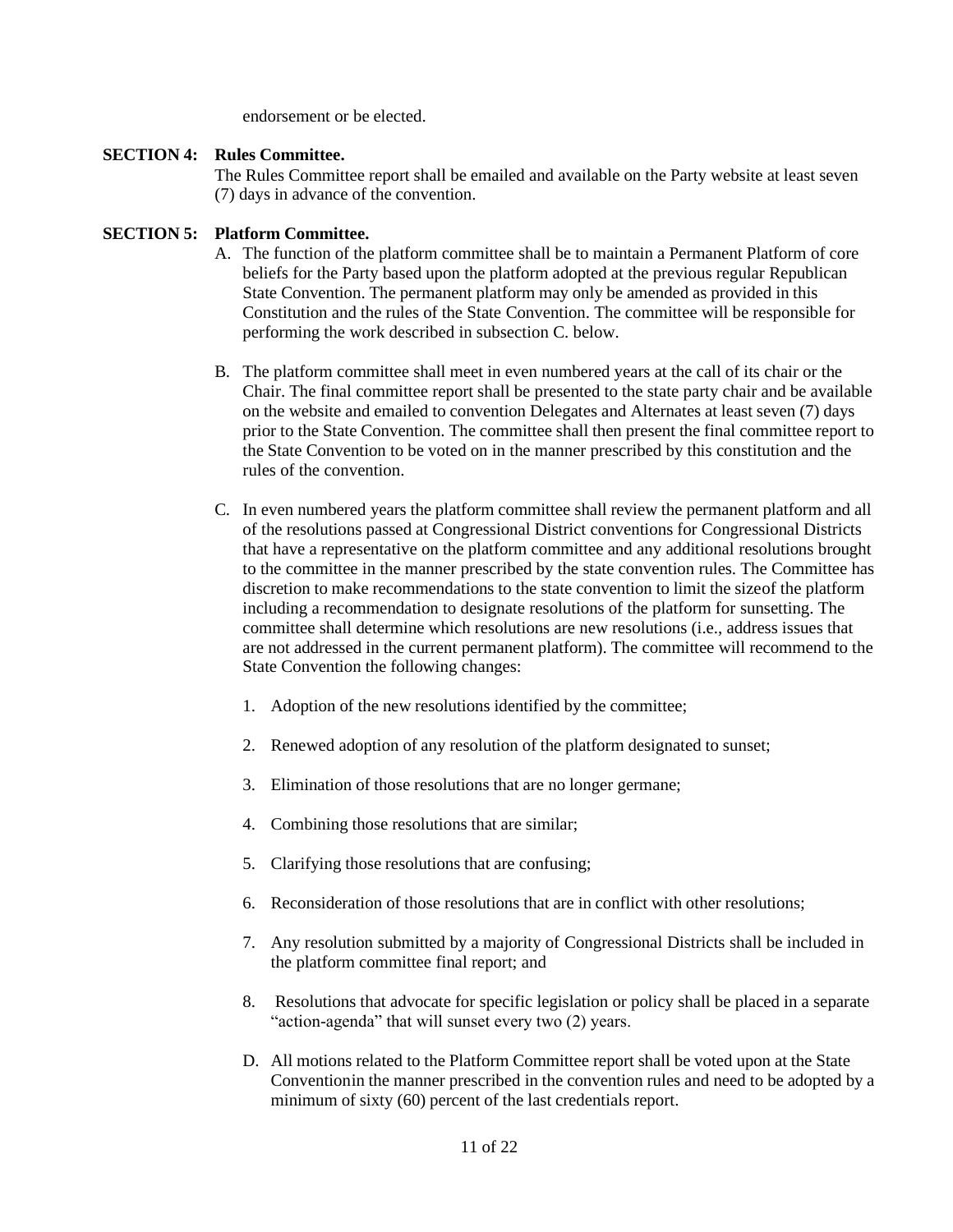The creation of a permanent platform for the Party will not limit the authority of any BPOU or Congressional District with respect to adopting their own platform.

## **SECTION 6: Time and Place of Convention.**

A state convention of the Party shall be held in each general election year as required by Minnesota State Statutes, at such time and place as the State Central Committee may determine. Special state conventions may be called at such other times and places and for such purposes as the State Central Committee may determine.

## **SECTION 7: Issues Conference.**

In odd-numbered years the State Central Committee may organize a conference of party activists for the purpose of studying issues of topical interest to the Party. The conference shall be open to all interested Republicans and shall not be limited to State Convention Delegates and Alternates.

## **SECTION 8: Presidential Electors.**

- A. Presidential Electors shall be nominated by the State Convention in the year of each Presidential election as follows: (i) two (2) Presidential Electors shall be nominated at-large by the State Convention Delegates in accordance with the rules of the State Convention; and (ii) each Congressional District shall place in nomination one (1) Presidential Elector (a Congressional District Elector-Nominee) as provided in Article VII, Section 3, who shall be nominated by the affirmative vote of the State Convention, in accordance with the Rules of the State Convention.
- B. Each Congressional District shall report to the State Convention the name of that Congressional District's Congressional District Elector-Nominee in the manner provided in the Rules of the State Convention.
- C. If a Congressional District fails to select a Congressional District Elector-Nominee or a Congressional District Elector-Nominee is unable or unwilling to serve as a Presidential Elector prior to being nominated by the State Convention, a substitute Congressional District Elector- Nominee shall be placed in nomination in accordance with the Constitution or Bylaws of the Congressional District. If no provision exists in the Congressional District's Constitution or Bylaws for a substitute Congressional District Elector-Nominee, the Presidential Elector to be placed in nomination by that Congressional District shall instead be nominated by the State Convention Delegates in the manner provided for an at-large Presidential Elector as set forth above.
- D. No person shall be nominated a Presidential Elector unless that person has been selected as a Congressional District Elector-Nominee or nominated at-large as provided herein.
- E. If any Presidential Elector that has been nominated by the State Convention is unable or unwilling to serve after the state convention, the state executive committee shall nominate a replacement from the geographic body that nominated the original Presidential Elector.

## **ARTICLE VII Congressional District Conventions**

#### **SECTION 1: Composition.**

Congressional District conventions shall be composed of the following residents of the district: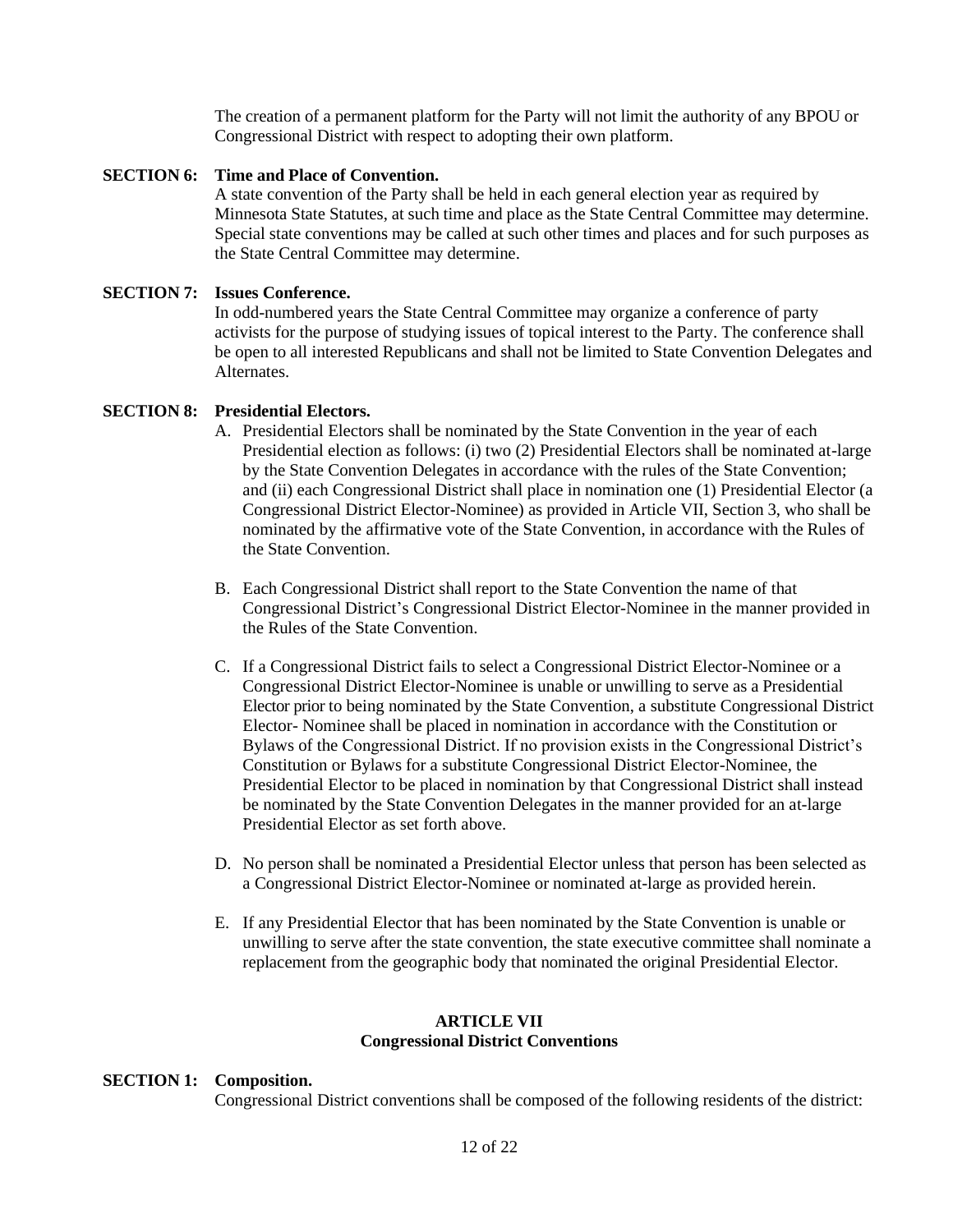- A. Delegates apportioned to and elected at the BPOU convention, in the same manner as Delegates to state conventions. Any BPOU that crosses Congressional District lines shall allot its apportioned Delegates to theCongressional Districts using the Republican vote cast for either Governor or President in the most recent general election. The manner of election shall be determined by the BPOU constitution, bylaws or by a motion of its convention.
- B. Subject to Article V, Section 5, B., one (1) Delegate and one (1) Alternate who are residents of the Congressional District elected at a Congressional District caucus held by any of the statewide affiliate organizations as listed in the party bylaws, provided that the affiliate has at least ten eligible members residing in the Congressional District.

#### **SECTION 2: Time and Place of Convention.**

Congressional District conventions shall be held annually within a range of dates established by the State Central Committee and at the call of the State Executive Committee, or the committees of the respective Congressional District, and at such other times and for such other purposes as the committee calling the conventions may determine. The Congressional District committee shall determine the place of holding Congressional District conventions in each district.

#### **SECTION 3: Presidential Elector Nominees.**

- A. In each Presidential election year, each Congressional District shall be entitled to place in nomination one (1) person to be that Congressional District's Congressional District Presidential Elector-Nominee. A Congressional District Presidential Elector-Nominee may be selected by: (a) the affirmative vote of the Congressional District's Delegates at the Congressional District Convention held in a Presidential election year in accordance with the rules of the District Convention; or (b) by that Congressional District's District Convention Delegates in the manner provided in the Congressional District's constitution.
- B. Each Congressional District Elector-Nominee shall be reported to the State Convention andnominated by the State Convention as provided in Article VI, Section 8 of this Constitution.

## **ARTICLE VIII Basic Political Organizational Unit Conventions**

#### **SECTION 1: Composition.**

BPOU conventions shall be composed of the following residents of the BPOU:

Delegates elected at the precinct caucuses that are held in each precinct every general election year as required by Minnesota statutes. The number of Delegates and Alternates at each convention and the basis of their apportionment shall be determined by the BPOU committee, provided that such basis shall be uniform throughout the BPOU and shall be based on the vote cast for the Republican candidate for Governor in the past preceding statewide general election; or if such election were a presidential election, the vote cast for the Republican candidate for President. Special caucuses for one (1) or more precincts may be called by the BPOU committee in the manner prescribed by statute for biennial precinct caucuses for the sole purpose of filling vacancies in precincts where such exist at the time of notice.

## **SECTION 2: Time and Place of Convention.**

BPOU conventions shall be held annually within a range of dates established by the State Central Committee and at the call of the State Executive Committee, the State Central Committee, the Congressional District committee or the BPOU committee. The conventions shall precede Congressional District and State conventions. Special BPOU conventions may be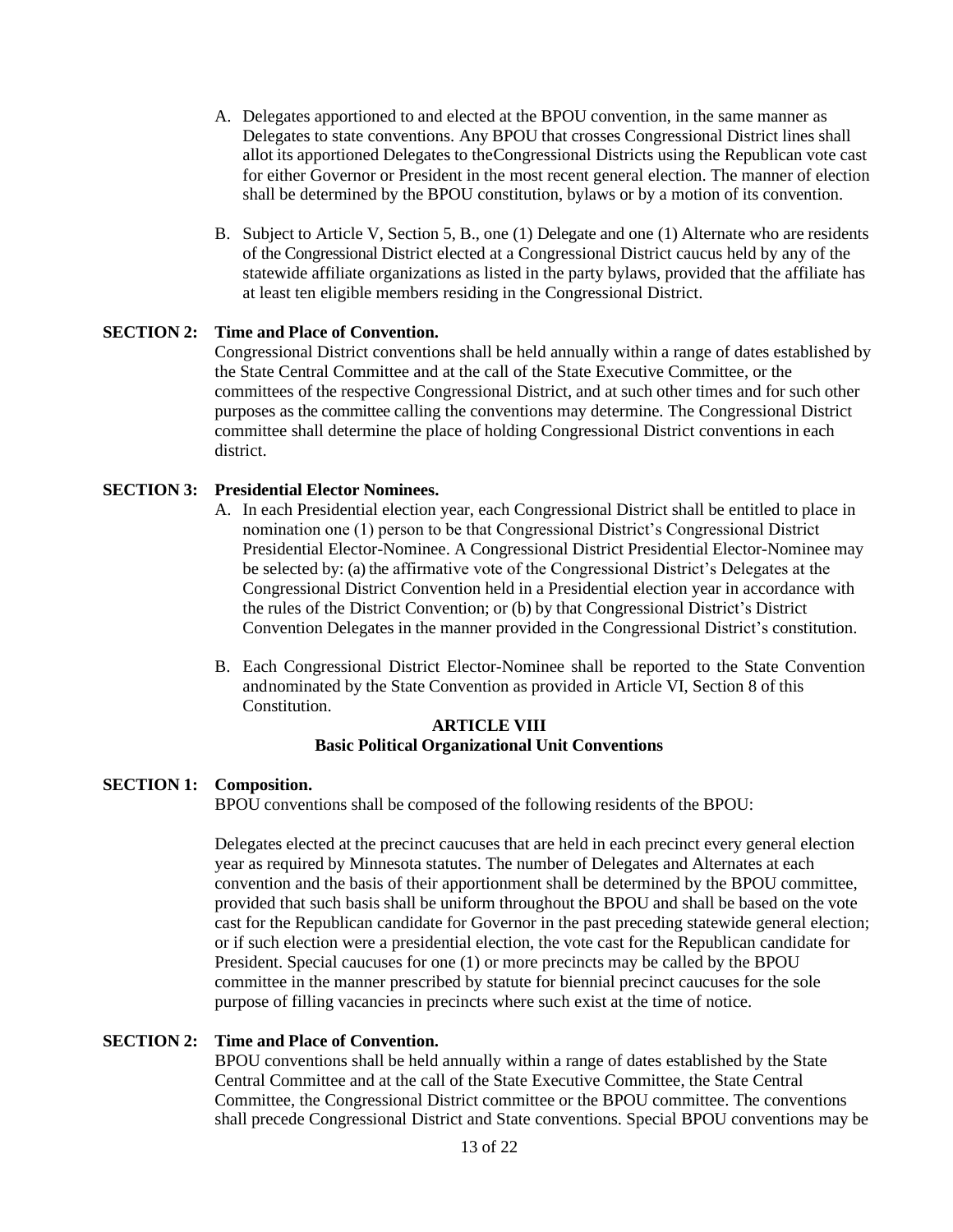held at the call of the State Executive Committee, the State Central Committee, the Congressional District committee, or the BPOU committee at such time and for such purpose as the committee calling the same may determine. BPOU conventions shall be held at a place determined by the respective committee issuing the call.

## **SECTION 3: Delegates and Alternates to State and Congressional District Conventions.**

Delegates and Alternates to the Congressional Districts and to State conventions shall be elected at the BPOU conventions in even numbered years; or if provided in the BPOU constitution may be elected annually. A BPOU may elect up to twice as many Alternates as the number of Delegates allotted, provided that the BPOU convention or constitution specifies a method for the orderly seating of said Alternates to fill vacancies in the delegation. The qualifications to be elected a Delegate or Alternate are residence in the electing unit and being a legal and qualified voter in the next general election. All disputes concerning the seating of Alternates shall be settled according to that BPOUs constitution or bylaws. If seating of Alternates is not addressed in the BPOUs constitution or bylaws, then a caucus of the Delegates from that BPOU will meet to settle the issue.

#### **ARTICLE IX State Party Administration**

## **SECTION 1: State Central Committee.**

#### **A. General Management.**

The general management of the affairs of the Party in the state shall be vested in the State Central Committee, subject to the control of the State Convention and this Constitution.

#### B. **Composition.**

The State Central Committee shall consist of the following:

**1. The Members of the State Executive Committee and the Congressional District Chairs.** 

Where the Congressional District constitution provides for one chair and one deputy chair instead of two chairs, the chair and the deputy chair will be members of the State Central Committee. The Congressional District chairs and Congressional District representatives to the State Executive Committee may appoint a designee to serve in their absence provided that the designee is either a State Central Committee Alternate or Congressional District officer from their Congressional District. The state party officers, the National Committeeman and Committeewoman, and the state finance chair may appoint a designee to serve in their absence provided that the designee is a State Central Committee Alternate or Congressional District officer.

## **2. One Delegate-at-large from each Congressional District.**

If a Congressional District constitution provides for a Congressional District representative to the State Executive Committee other than a Congressional District chair, then this person will be the Congressional District Delegate-at-large. If a Congressional District constitution provides that a chair will represent the Congressional District on the State Executive Committee, then the Congressional District shall elect in accordance with its constitution a Delegate-at-large and an Alternate in odd numbered years from within the Congressional District.

3. One (1) Delegate and one (1) Alternate, elected from each of the statewide Republican Party affiliate organizations aslisted in the party bylaws, provided that the affiliate has at least twenty-five (25) eligible members.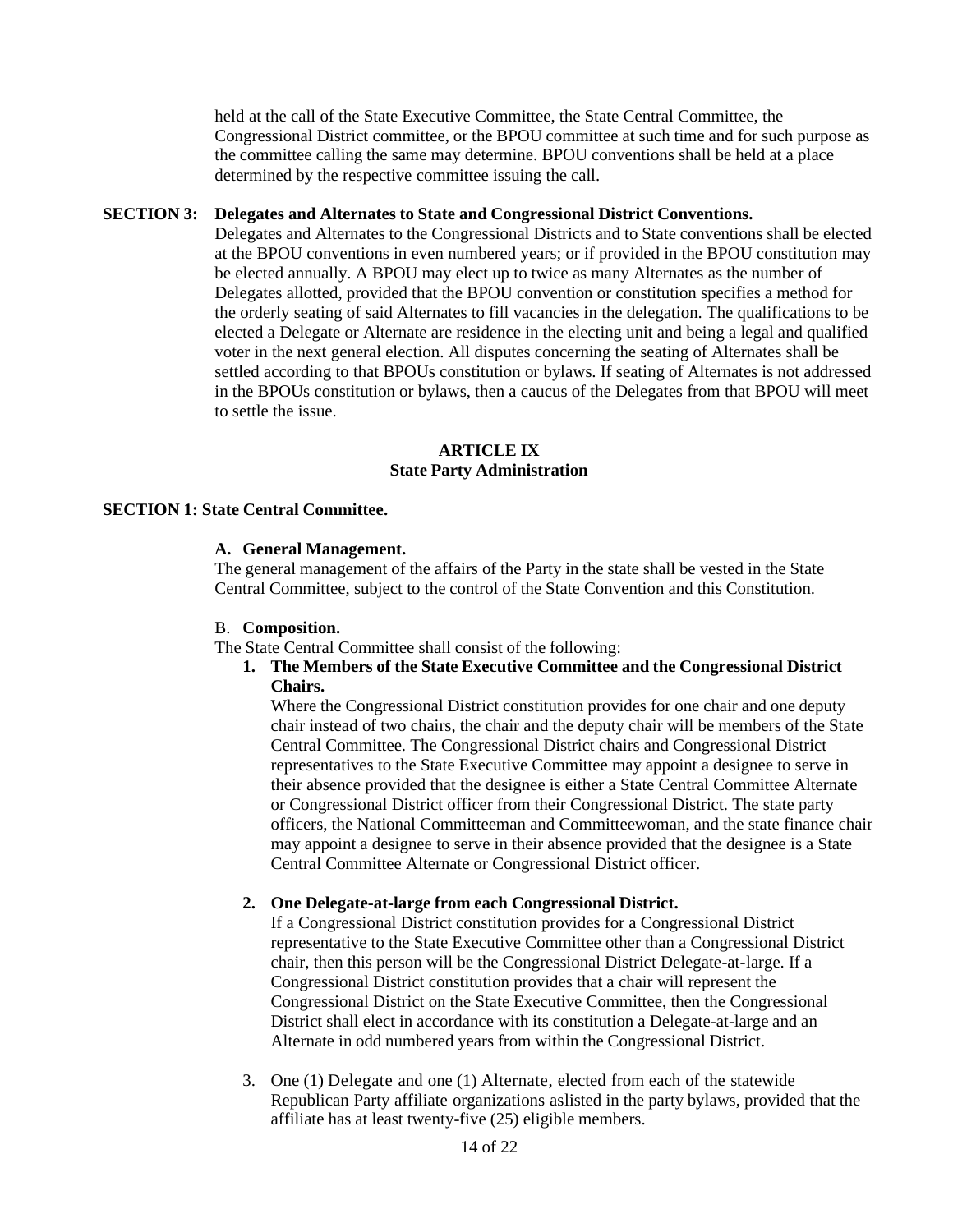4. Three Hundred (300) Delegates and up to three (3) times as many Alternates apportioned among the Congressional Districts, determined by the ratio of each Congressional District's Republican vote in the last general election for Presidentor Governor. Congressional Districts shall further apportion all of their Delegates to their BPOUs, and no BPOU or portion thereof may be disenfranchised. The Congressional District shall determine the method for ensuring enfranchisement. Nothing herein shall be construed to require that every BPOU fragment qualify for its own Delegate or Alternate.

The Delegates and Alternates shall be elected in odd numbered years from within the Congressional District in accordance with the provisions of the Congressional District constitution. A Congressional District Delegate or Alternate elected pursuant to this section shall serve a two (2) year term commencing on the date of their election and terminating on the date their successor is elected. Such Delegates and Alternates must reside in the Congressional District and be eligible to be a legally qualified voter in the next general election.

In the event that any Congressional District Delegate and one of their Alternates are unable to attend a meeting of the State Central Committee, the Congressional District constitution shall provide for a procedure for appointment of a replacement from among the other Alternates elected in that Congressional District.

A vacancy in a Congressional District Delegate position shall be filled for the unexpired term by one (1) of their Alternates if any, otherwise a vacancy in a Delegate or Alternate position may be filled for the unexpired term bythe respective body of officers having power of appointment or election.

- 5. Each Republican State constitutional officer and each Republican member from Minnesota of the United StatesSenate or the House of Representatives, or their appointee, shall be a member of the State Central Committee for the duration of their term of office.
- 6. The Speaker of the Minnesota House of Representatives, if a member of the Republican Caucus or their appointee (otherwise the leader of the House Republican Caucus or their appointee) and the leader of the Republican Caucus in the Minnesota State Senate or their appointee.

## **SECTION 2: State Executive Committee.**

## **A. Composition.**

The State Executive Committee shall consist of the following:

- 1. The Chair, Deputy Chair, Secretary and Treasurer;
- 2. The National Committeeman and Committeewoman;
- 3. One district chair from each Congressional District or a Congressional District representative as provided for in the Congressional District constitution or bylaws who shall serve until a successor is elected;
- 4. The state finance chair.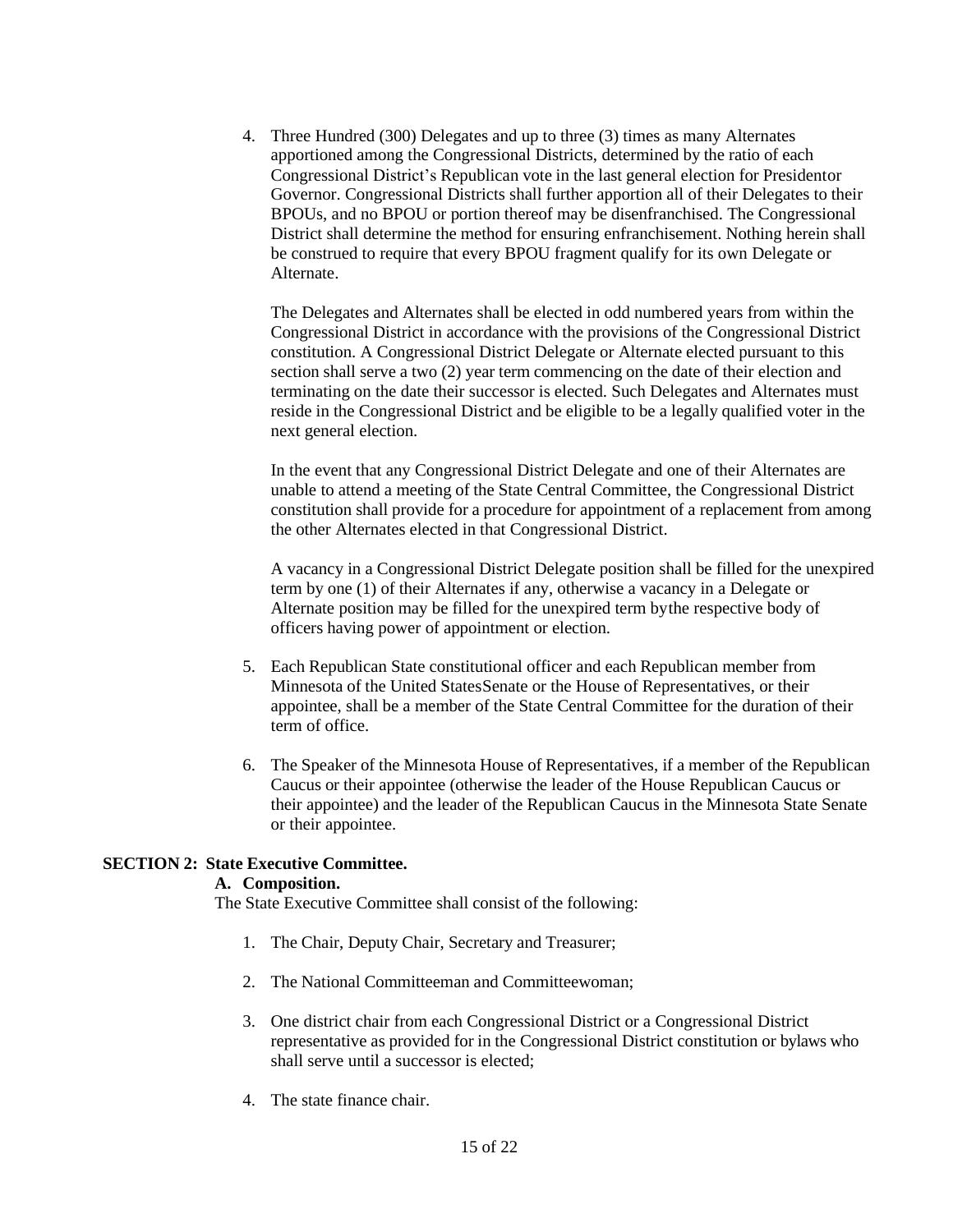## **SECTION 3: State Party Officers.**

## **A. Composition.**

The State Party Officers shall consist of the following:

- 1. Chair
- 2. Deputy Chair
- 3. Secretary
- 4. Treasurer
- 5. National Committeewoman
- 6. National Committeeman

## **B. Elections, Terms and Removals**

- 1. The Chair, Deputy Chair, and Secretary shall be elected at large by the State Central Committee in accordance with the bylaws or upon the occurrence of a vacancy, as provided in clause 4 below.
- 2. At the first Executive Committee meeting after the election of a Chair or in the event of a vacancy in the Treasurer position, the Executive Committee shall elect a Treasurer by a two-thirds (2/3) majority vote of the full membership of the Executive Committee. The Treasurer cannot simultaneously hold any other state party officer position.
- 3. State party officers elected by the State Central Committee shall not serve more than four (4) consecutive full terms in the same office. Unless otherwise provided, each party officer shall serve a two (2) year term in accordance with the procedures established in the bylaws.
- 4. (i) Any State party officer may be removed by a two-thirds vote of the full membership of the State Executive Committee and confirmation by a vote of a simple majority of those present at the next meeting of the State Central Committee. This party officer's position shall be considered vacant until the next State Central Committee meeting (ii)Any state party officer may be removed by a two-thirds  $(2/3)$  vote of those present at any meeting of the State Central Committee.
- 5. In the event of a vacancy in the office of Chair, the Deputy Chair shall carry out the duties of the Chair until a new Chair is elected and the State Central Committee shall meet within forty-five (45) days thereafter to elect a new Chair. In the event of a vacancy in the office of Deputy Chair, Secretary, or Treasurer, the Chair may appoint an acting Deputy Chair, Secretary, or Treasurer subject to ratification by the State Executive Committee within thirty (30) days after the appointment, to carry out the duties of the vacant office until a new officer is elected. The State Central Committee shall elect a new Deputy Chair or Secretary at its next regularly scheduled meeting or, if such meeting is scheduled within thirty days after the vacancy occurs, at the second regularly scheduled meeting after the vacancy occurs.

## **SECTION 4: General Provisions Relating to State Party Administration. A. Terms of Appointees.**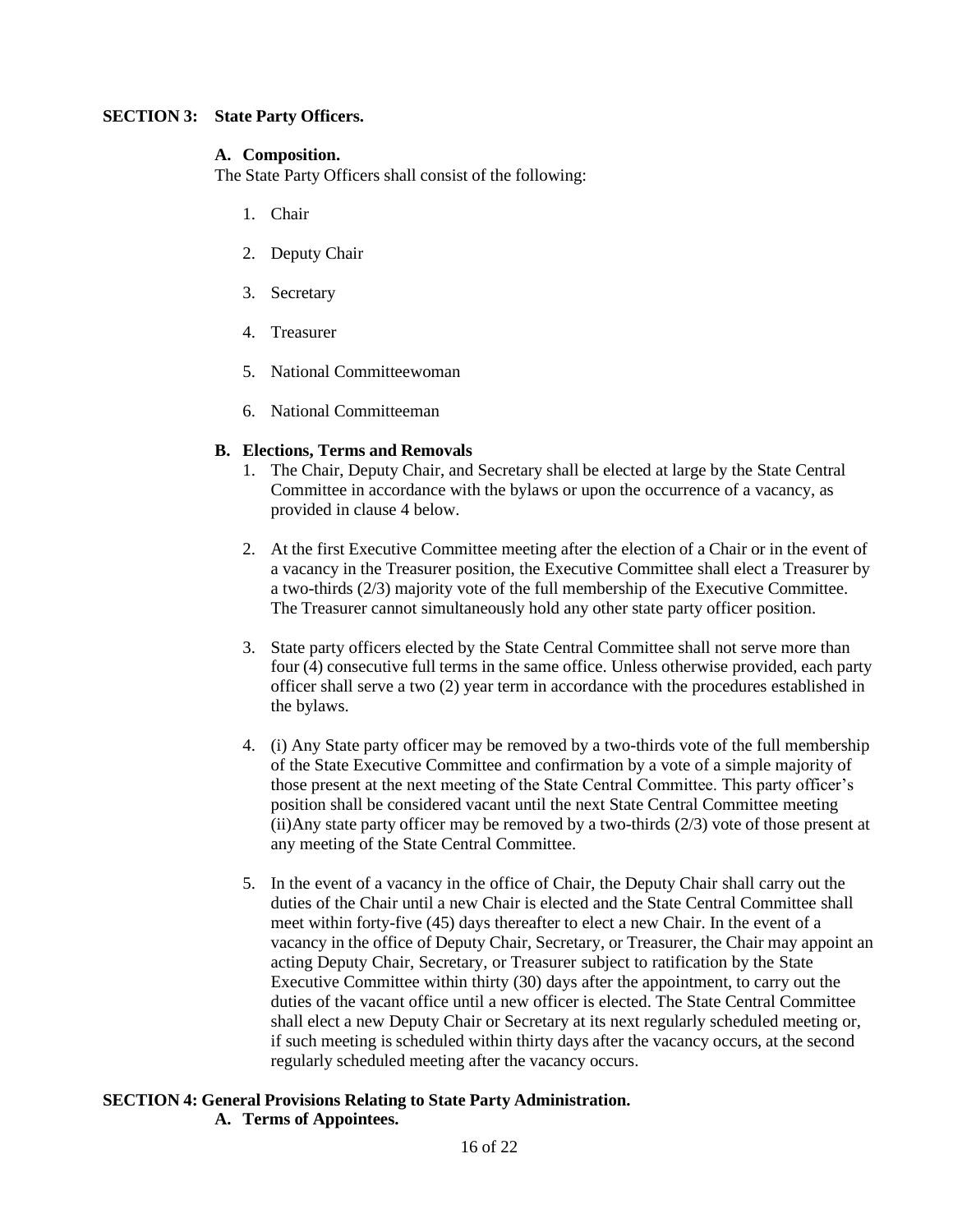Unless otherwise provided, persons appointed by a state party officer under this constitution shall have terms of office expiring with the expiration of the term of the appointing officer. Each such person may be removed at the discretion of the appointing officer. In the case of the death, removal from office or geographical area, or resignation of the appointing officer the persons appointed by such state party officer shall have terms expiring with the election by the State Central Committee of the new state party officer.

- B. No state party officer shall hold their office and at the same time receive monetary or inkind payment from any candidate or its campaign.
- C. The Chair and Deputy Chair shall meet with the Congressional District chairs as a group at least once every three (3) months.

#### **ARTICLE X Congressional District Party Administration**

#### **SECTION 1: Congressional District Committee.**

#### **A. Duties and Responsibilities.**

The management of the affairs of the party pertaining to each Congressional District shall be vested in the Congressional District committee of such Congressional Districts, subject to the direction of the State Central Committee, the State Executive Committee, and the Congressional District convention, provided that the Congressional District committee shall have no jurisdiction over local affairs within the respective BPOUs in the Congressional District.

#### **B. Composition.**

The composition of each Congressional District committee shall be provided in their respective Congressional District constitution and/or bylaws.

#### **C. Officers.**

The officers of each Congressional District committee shall be at least one (1) chair, a treasurer and such additional officers as may be determined by each Congressional District constitution and/or bylaws.

#### **D. Election of Officers.**

The Delegates to each Congressional District convention held in odd numbered years shall elect the officers of the Congressional District committee from any members of the Party residing within the district.

#### **SECTION 2: Congressional District Executive Committee.**

The Congressional District Executive Committee shall consist of the officers of the Congressional District committee and such additional members as provided by the respective Congressional District constitution and/or bylaws.

## **SECTION 3: Removals.**

Unless a Congressional District constitution or bylaws provide otherwise, any officer of a Congressional District committee, or any member of the Congressional District Executive Committee, may be removed by a two-thirds (2/3) vote of those committee members present at the Congressional District or Congressional District Executive Committee meeting, as applicable.

#### **SECTION 4: City Committees.**

For cities of the first class (and for cities located wholly within Hennepin County having a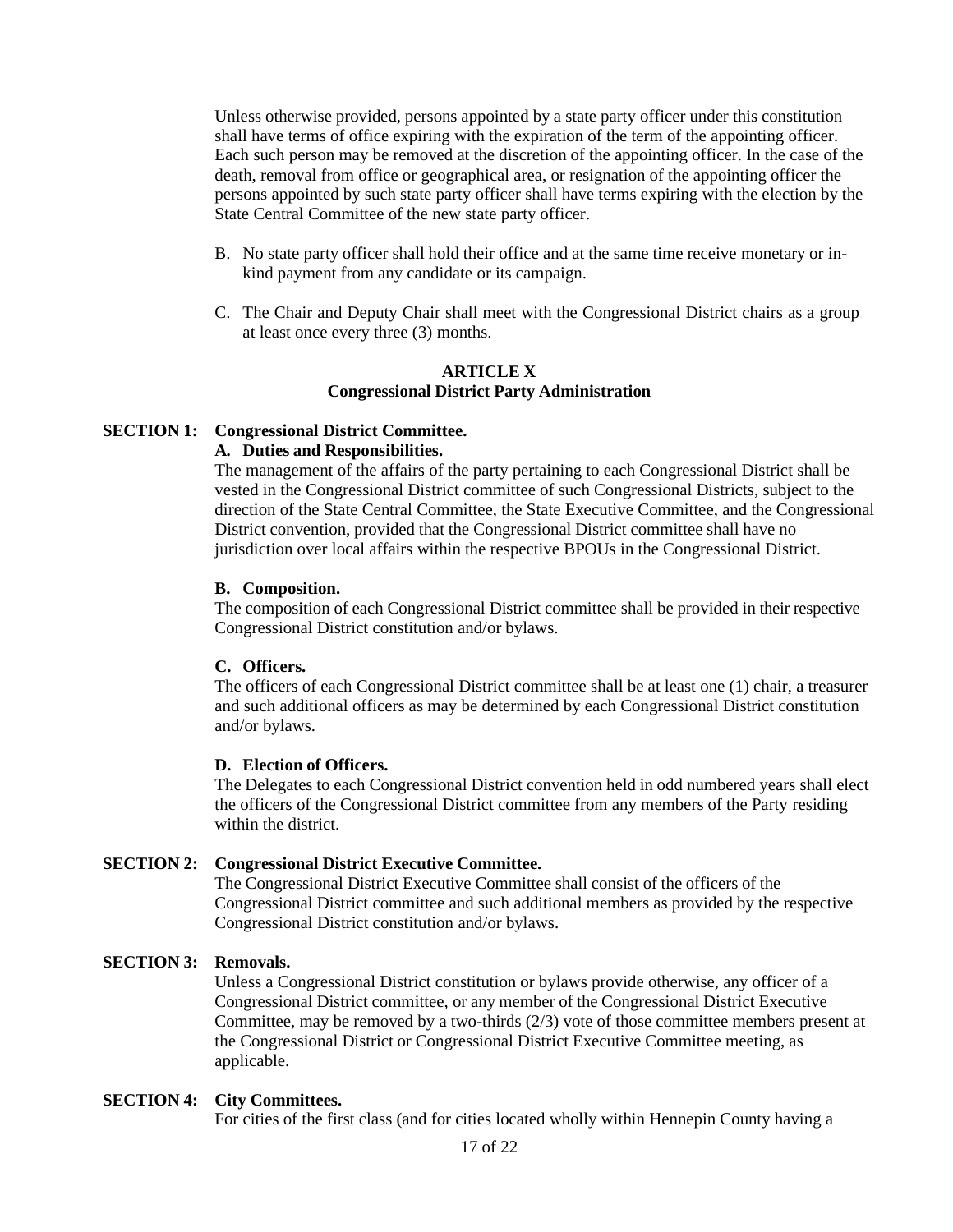population of Seventy-Five Thousand (75,000) or more), it shall be responsibility of the respective Congressional District committee to organize or cause to be organized such cities and wards thereof, located within their Congressional District, for city elections. The Congressional District committee may determine the number of Delegates and Alternates for such a city or ward convention and the basis of their apportionment, provided that such basis shall be uniform throughout the city and the wards thereof, and if such Delegates and Alternates are elected at the precinct caucuses held in even numbered years the apportionment shall be based on the Republican Party vote in the last general election for President or Governor. The constitution and/or bylaws of the respective Congressional District shall provide for the establishment of a city committee for such a city. A Congressional District may also give power and responsibilities to such a city committee, including the authority to elect officers and to call endorsing conventions for city office, subject to the provisions of the Congressional District constitution and/or bylaws.

#### **ARTICLE XI Basic Political Organizational Unit Administration**

#### **SECTION 1: BPOU Committee.**

## **A. Composition.**

The BPOU committee shall consist of the BPOU party officers and such other members as the BPOU constitution, bylaws, or convention may prescribe.

#### **B. Officers.**

The officers of each BPOU shall be at least one (1) chair and such additional officers as may be determined by each BPOU constitution and/or bylaws.

#### **C. Election of Officers.**

The officers and other members of the BPOU committee shall be elected at each BPOU convention held in odd numbered years.

#### D. **Management and Fundraising**.

The management of the affairs of the party within the BPOU shall be as set forth in Article IV. Organizers or other representatives of state or Congressional District authorities shall not solicit membership or funds at an event held within any BPOU without at least fourteen (14) days written prior notice to the BPOU chair(s). (See Article IV, Section 2.)

#### **SECTION 2: BPOU Executive Committee.**

The BPOU convention may provide for a BPOU executive committee of such size as it deems proper, which shall be members of the BPOU committee.

#### **SECTION 3: Removals.**

Unless a BPOU constitution or bylaws provide otherwise, any BPOU representative on a Congressional District committee, or officer of a BPOU executive committee may be removed bya two-thirds (2/3) vote of those members present at a BPOU committee meeting.

#### **SECTION 4: Vacancies in Precinct Offices**.

The BPOU chairman or chair with the approval of the BPOU committee may call a special caucus, for one (1) or more precincts, in the manner prescribed by statute for biennial precinct caucuses for the sole purpose of filling vacancies where such exist at the time of notice or may provide for the appointment of an acting officer until an officer is duly elected.

#### **ARTICLE XII**

18 of 22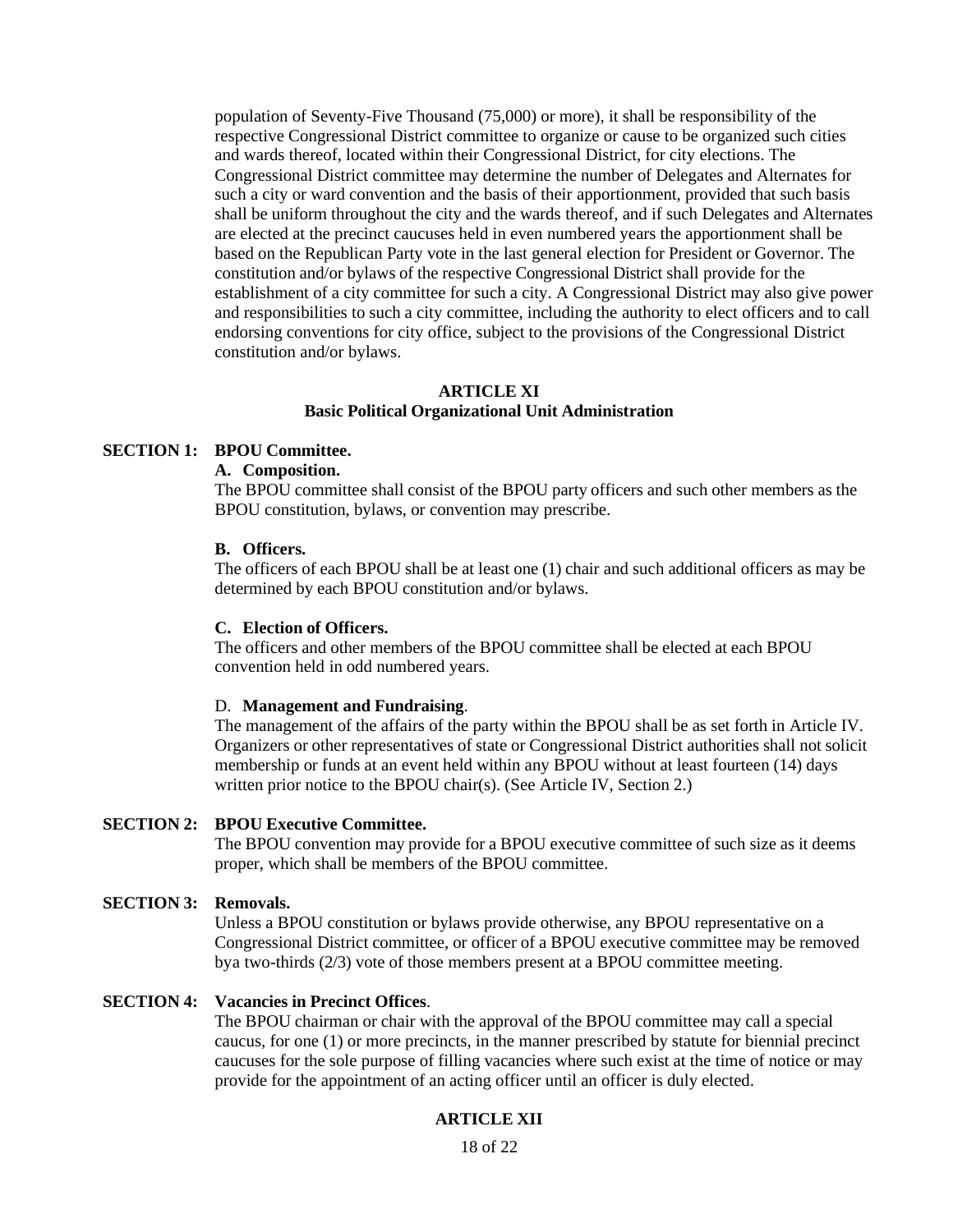#### **Judicial District Organization and Administration**

**SECTION 1:** A Judicial District convention may create and organize a Judicial District Committee. A notice of intent to consider forming a Judicial District Committee shall be included in the call of the convention along with the proposal to consider endorsement. If such committee is created and organized, it shall be strictly auxiliary to the Republican Party of Minnesota and shall have no other powers except as provided herein. If a Judicial District Committee is formed, it shall search for candidates for judicial office. If a convention endorses for a judicial office under Article V, Section 3(H), the Judicial District Committee shall be responsible to secure the election of the endorsed candidate.

## **ARTICLE XIII National Committeeman and Committeewoman**

#### **SECTION 1: Selection of National Committeeman and National Committeewoman.**

In the year of each presidential election, immediately before or immediately after the state convention that precedes the Republican National Convention, the State Central Committee shall meet and select a National Committeeman and a National Committeewoman.

#### **ARTICLE XIV Affiliates**

#### **SECTION 1: Purpose and Organization.**

The right of special organizations having Republican affiliations to exist and carry on their activities as they see fit, consistent with the object, platforms, and principles of the party shall be recognized. The organization of permanent local clubs and organizations of party members for the purpose of holding meetings and carrying on other activities in furtherance of party and public welfare shall be permitted and encouraged. The activities of all such organizations during the election campaigns shall be coordinated with authorized party activities and subject to the direction of the regularly constituted party organizations.

#### **SECTION 2: Procedures for Determining Affiliate Status.**

#### **A. Organizational Requirements for Affiliate Status.**

Each Organization applying to be recognized as an Affiliate Organization of the Republican Partyof Minnesota shall submit to the Chair a copy of its constitution, bylaws, any other governing documents and an Executive Officer roster of the organization. The organization shall hold a convention at least once every two (2) years to elect officers and Delegates/Alternates as applicable. Unless otherwise provided in the organization's constitution and/or bylaws, such convention shallbe subject to the requirements in Article V.

#### **B. Procedures for Determining Affiliate Standing.**

The State Executive Committee shall review all existing Affiliates' standing at least every two (2) years. Written notice must be sent to the presiding officer of the Affiliate no later than twenty (20) days prior to a State Executive Committee meeting at which the Affiliate's standing will be reviewed. The State Executive Committee shall forward its recommendation of Affiliates in good standing to the State Central Committee to be certified by the State Central Committee.

#### **SECTION 3: Representation at State and Congressional District Conventions**

Authorized statewide Affiliates shall be entitled to voting representation at Republican State Conventions in accordance with Article VI, Section 1, B. Authorized statewide Affiliates may beentitled to voting representation at Congressional District Conventions, subject to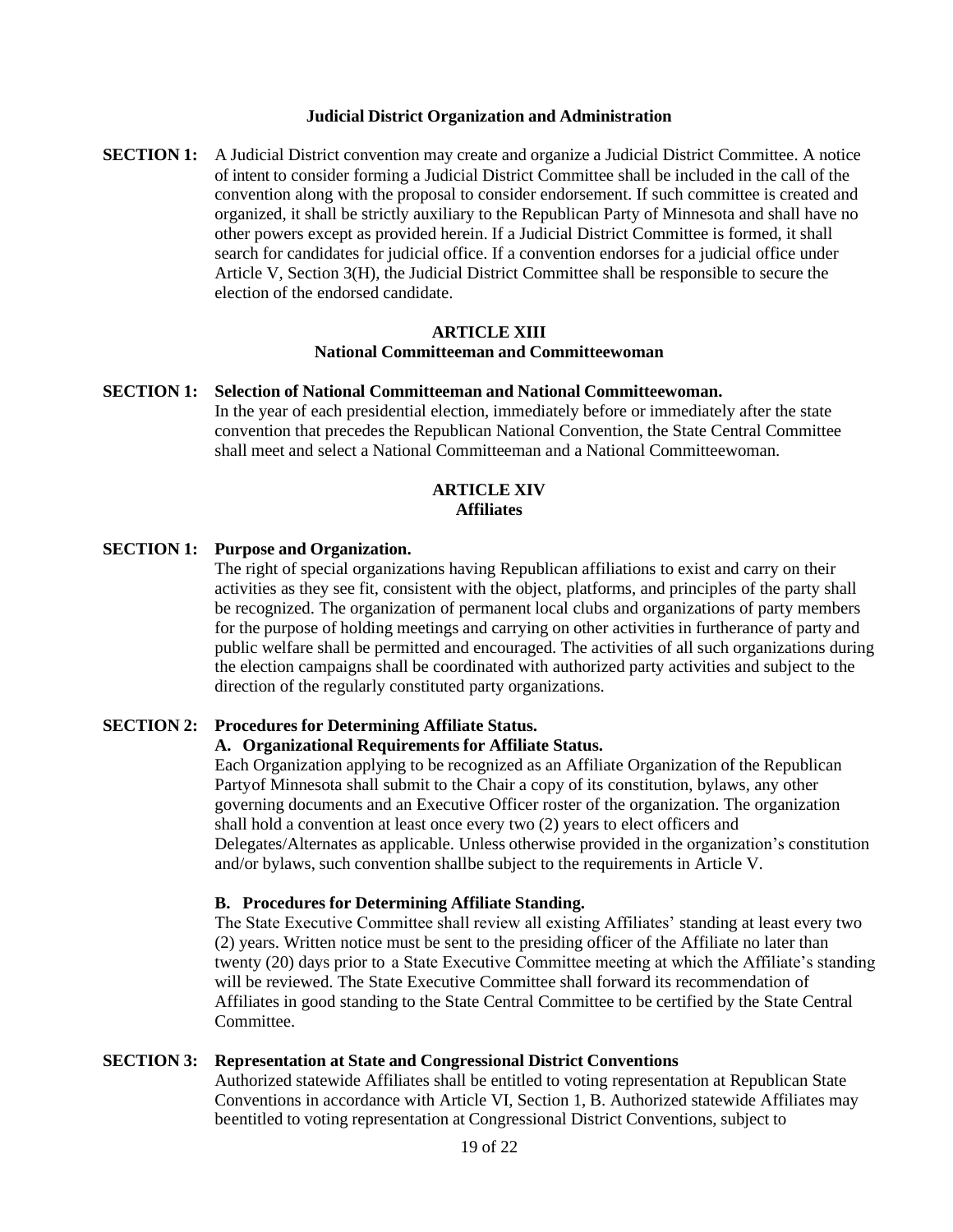qualification, inaccordance with Article VII, Section 1, B.

## **ARTICLE XV Constitution and Bylaws, Committee and Amendments**

#### **SECTION 1: Constitution and Bylaws Committee.**

The Constitution and Bylaws Committee shall consist of a chair, and two (2) persons from each Congressional District. The Chair shall appoint the chair of the Constitution and Bylaws Committee. The Congressional District representatives shall be appointed by the Congressional District chair(s), or in the event of a dispute between the chairs regarding the appointment, by the Congressional District Executive Committee.

The Constitution and Bylaws Committee shall give consideration to and may propose appropriate amendments and/or revisions of the Constitution to the state convention. The Constitution and Bylaws Committee shall also give consideration to and propose appropriate amendments of the bylaws to the State Central Committee. One third of the committee members shall constitute a quorum.

Any member of the Constitution and Bylaws Committee shall have the privilege of addressing the State Convention or the State Central Committee when any report of the Constitution and Bylaws Committee is being considered.

#### **SECTION 2: Amendments to the Constitution**.

This Constitution may be amended by a majority vote at any State Convention, provided that any proposal for amendment shall be referred to the State Constitution and Bylaws Committee and reported out of said committee. Any minority report shall be signed by at least one-third (1/3) of committee members before it shall be submitted to the Convention. Proposed amendments must be posted to the Party website at least five (5) days before the Convention.

#### **SECTION 3: Bylaws.**

The State Central Committee and State Executive Committee shall operate under such bylaws as are deemed necessary for the transaction of the business of the party. The bylaws shall contain the specific delegation and division of responsibilities and duties among the various department of the state organization and may specify whatever rules and administrative procedures the State Central Committee deems necessary.

#### **SECTION 4: Amendments to the Bylaws**.

The Bylaws may be amended by a two-thirds (2/3) vote at any State Central Committee meeting, provided that any proposal for amendment shall be referred to the State Constitution and Bylaws Committee and reported out of said committee. Any minority report shall be signed by at least one-third (1/3) of committee members before it shall be submitted to the State Central Committee meeting. Proposed amendments must be posted to the Party website at least five (5) days before the State Central Committee meeting.

#### **ARTICLE XVI General Provisions**

#### **SECTION 1: Other Constitutions and Bylaws.**

Only BPOUs, Congressional Districts and Affiliates may adopt and amend a constitution and/or bylaws for its own governance. Those documents may not be inconsistent with this Party's Constitution and Bylaws.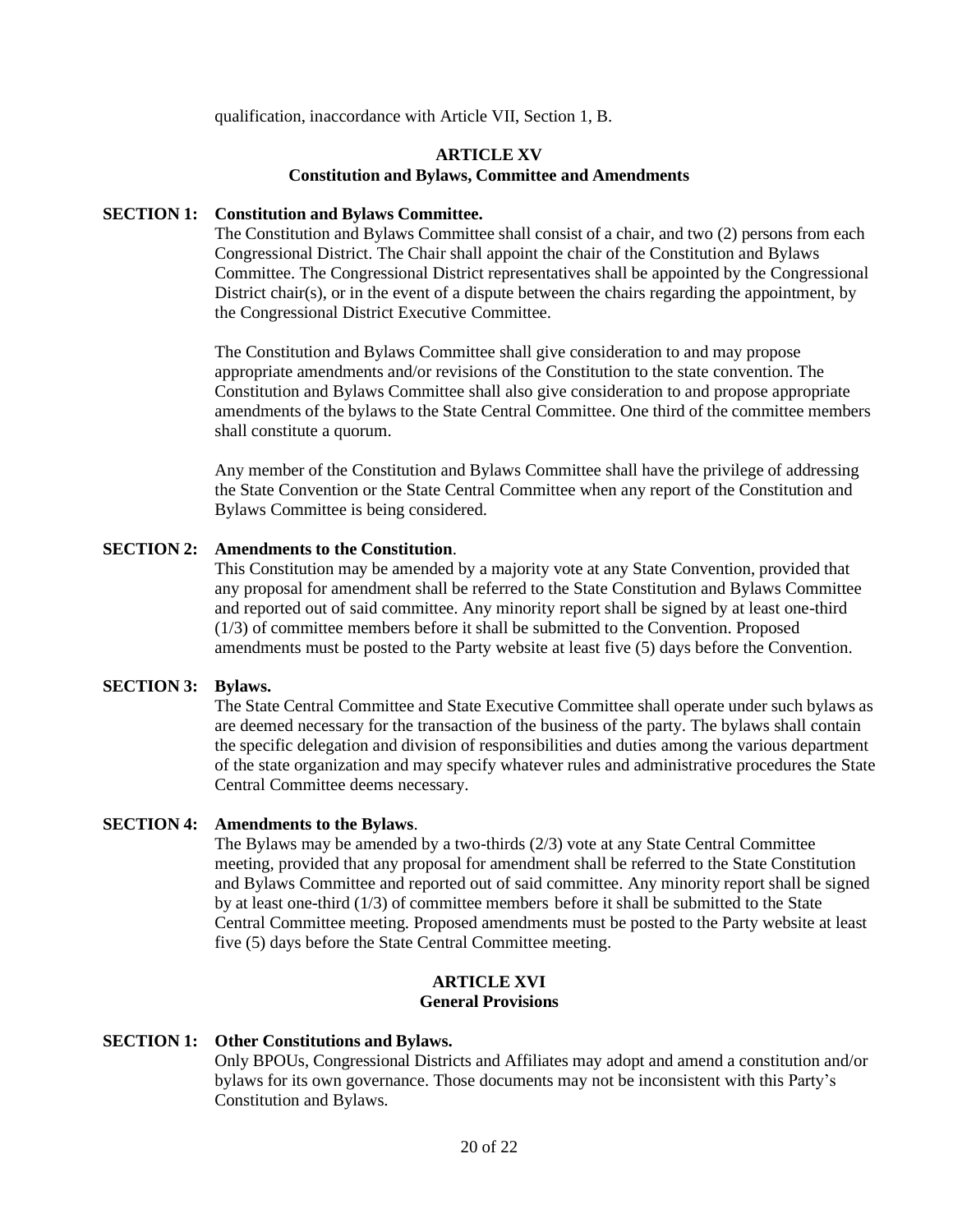## **SECTION 2: Removals.**

Notice of every proposal for removal by any committee or other body of the party shall be included in the notice of the meeting, and the individual concerned shall be served with a detailed statements of the charges against them at least ten (10) days prior to such meeting.

## **SECTION 3: Vacancies.**

- A. All vacancies shall be filled for the unexpired term by the respective bodies or officers having power of election or appointment, except officers or members of the Congressional District or BPOU committees that shall be filled by such committees.
- B. A vacancy shall occur upon the death or resignation of an officer or committee member or upon their removal from the geographical area from which they were elected.

## **SECTION 4: Financial Data/Congressional District/Basic Political Organizational Unit, and Legislative District Budgets.**

- A. Upon request by the Treasurer, the financial officer of any organization recognized under this constitution including but not limited to each Congressional District, each BPOU/Legislative District organization and affiliate shall prepare biennial budgets or submit financial data pertaining to the organization for review and shall submit financial data to the Treasurer.
- B. The Treasurer shall report at least semiannually on the financial status of the state party to members of the State Central Committee.
- C. All money received in the name of the Republican Party of Minnesota shall be deposited in its account. All money received shall be reported by the Treasurer along with copies of any reports required by state or federal law.
- D. No contribution shall be accepted and a unit of the party shall make no expenditure at a time when the office of Treasurer of the respective unit is vacant.

## **SECTION 5: Improper Use of Party Funds.**

No loan, in any form, may be made to any individual or party officer. In the event that any party officer, at any level of the Party, converts to their own use any Republican Party funds, other party officers shall report such occurrence to the Chair, diligently encourage and assist all law enforcement personnel in prosecuting the violator to the full extent of the law and shall work diligently to recover the misappropriated party funds.

## **SECTION 6: General Provisions**

State Party Executive Committee members have a duty to act in the best interest of the Party and support Party-endorsed candidates for office.

#### **ARTICLE XVII Parliamentary Authority**

The rules contained in the current edition of Roberts Rules of Order Newly Revised shall govern the party in all cases to which they are applicable and in which they are not inconsistent with the Constitution and bylaws of the Republican Party of Minnesota, the statutes of the State of Minnesota, or any special rules of order the party may adopt.